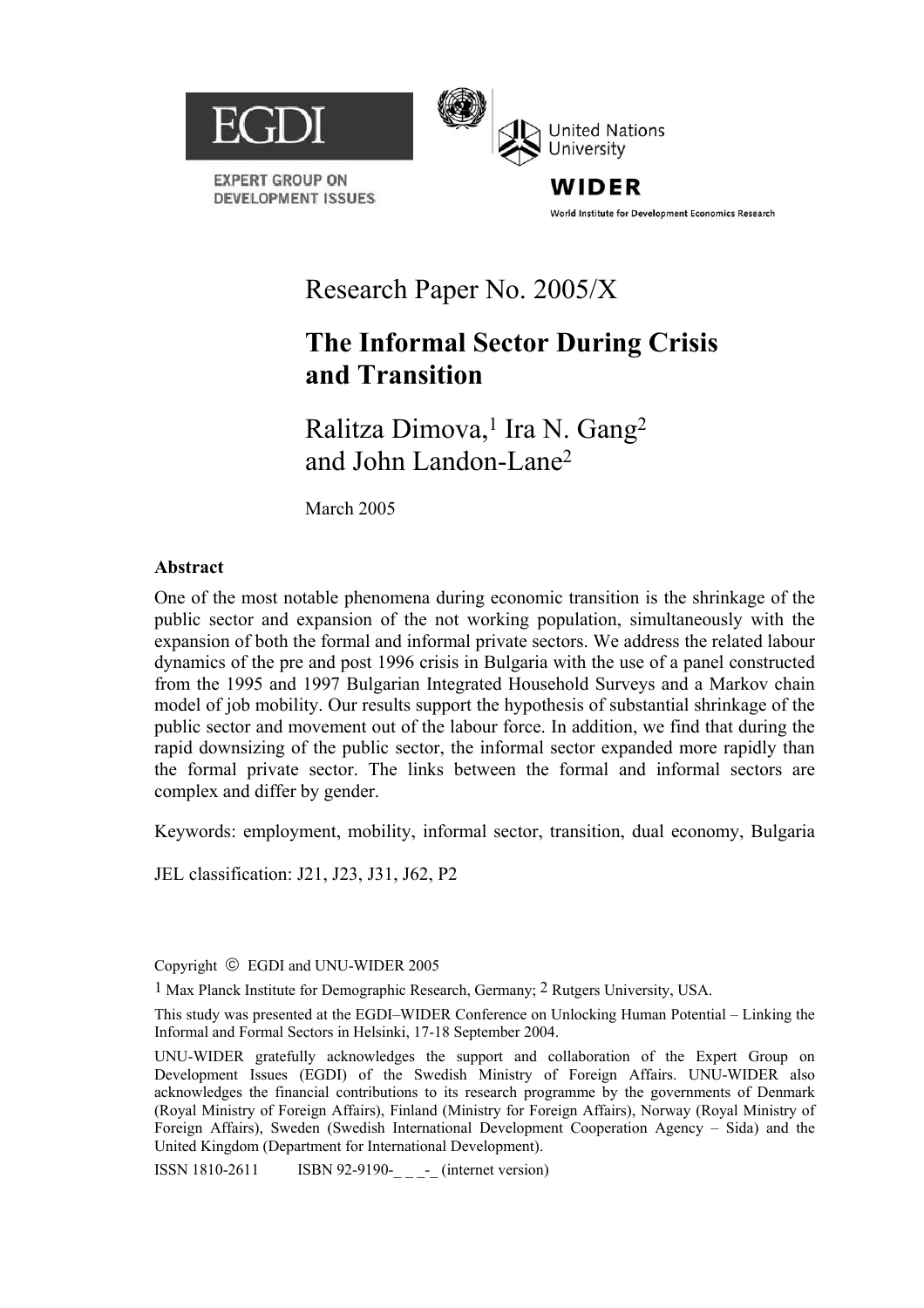*The World Institute for Development Economics Research (WIDER) was established by the United Nations University (UNU) as its first research and training centre and started work in Helsinki, Finland in 1985. The Institute undertakes applied research and policy analysis on structural changes affecting the developing and transitional economies, provides a forum for the advocacy of policies leading to robust, equitable and environmentally sustainable growth, and promotes capacity strengthening and training in the field of economic and social policy making. Work is carried out by staff researchers and visiting scholars in Helsinki and through networks of collaborating scholars and institutions around the world.* 

*www.wider.unu.edu publications@wider.unu.edu* 

UNU World Institute for Development Economics Research (UNU-WIDER) Katajanokanlaituri 6 B, 00160 Helsinki, Finland

Camera-ready typescript prepared by Janis Vehmaan-Kreula at UNU-WIDER

The views expressed in this publication are those of the author(s). Publication does not imply endorsement by the Institute or the United Nations University, nor by the programme/project sponsors, of any of the views expressed.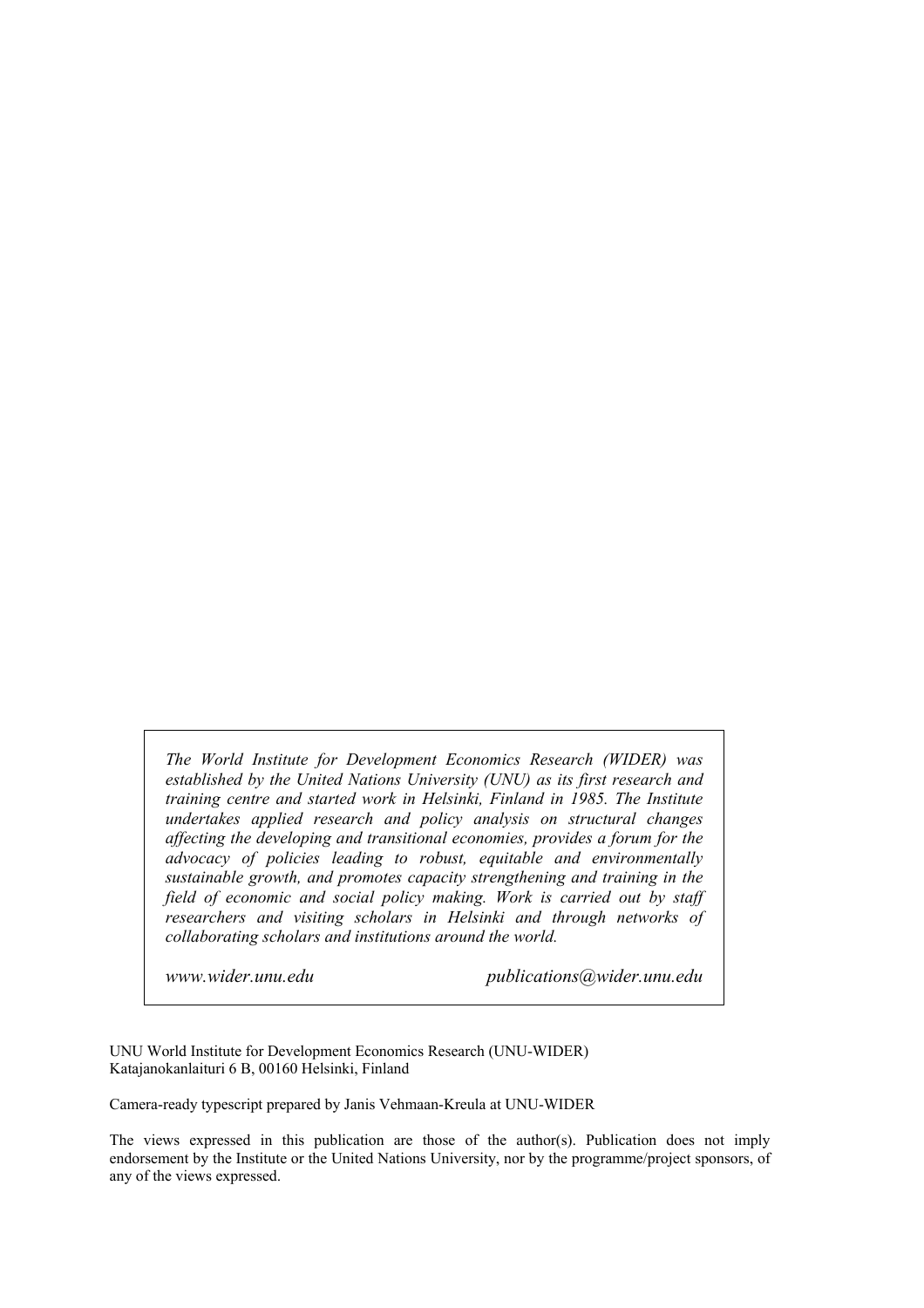## **1 Introduction**

One of the phenomena most noted during economic transition is the shrinkage of the public sector and the expansion of the not working population, simultaneously with the expansion of both the formal and informal private sectors. The formal private sector is usually portrayed as the more 'productive' sector and often policy is oriented to expanding the size of that sector. On the other hand, we do find stylized stories of the transition and development process giving an important role to the informal private sector. This sector is beyond the reach of protective factory and labour legislation and is usually characterized by relatively free entry by labour, competition, low wages and low overhead. These characteristics are viewed as a potential source of great expansion.

In this article we examine the labour market links of the informal private sector to other parts of an East European economy in transition. We examine the 'before and after' of the Bulgarian 1996-97 crisis and market-oriented policy reforms. We adopt a broad definition of informal sector work that goes beyond non-contractual work for an employer and encompasses any entrepreneurial effort in enhancing one's standard of living beyond the boundaries of reported income. Conventional thinking about job mobility during crises in economic transition places its emphasis on the shutting down of the public sector and the expansion of the formal private sector, as well as on largescale movement into not working. Indeed, the conventional transition literature has proliferated, almost without exception, along two lines of analysis.

Firm level studies have scrutinized the job creation and job destruction aspects of postcommunist structural adjustment. They established that while both public and privatized (or *de novo*) firms destroyed a significant number of jobs, the private firms were better at simultaneously creating new job opportunities than their state-owned counterparts (Bilsen and Konings 1998; Faggio and Konings 2003; Acquisti and Lehmann 2000). However, these studies, based on balance sheet and aggregate employment information from manufacturing sector firms, were not able to shed light on human capital reallocation within these economies.

Household level research established that while the labour flow out of employment into not working was significant, the simultaneous non-employment to employment flow was far from being negligible (Bellmann *et al.* 1995; Sorm and Terrell 2000; Hunt 2002). The risk of permanent job loss was lowest among highly skilled and young individuals; and it was most significant among women with low education levels (Jones and Kato 1997; Hunt 2002; Ham *et al.* 1998; Sorm and Terrell 2000). The focus of this literature was the exploration of the determinants of unemployment and labour mobility between working and not working. The literature did not address the fate of people falling between these observable labour market categories.

We use a Markov chain to model labour mobility among both public and private employment, the informal sector and not working. In this way we attempt to explore the subtleties in choices facing a potential employee, including the possibility of a preference for public sector employment and the distinction between public, and formal and informal private sector absorption of labour from the pool of not working people. Next, we use a multinomial logit to study the effect of human characteristics on labour mobility.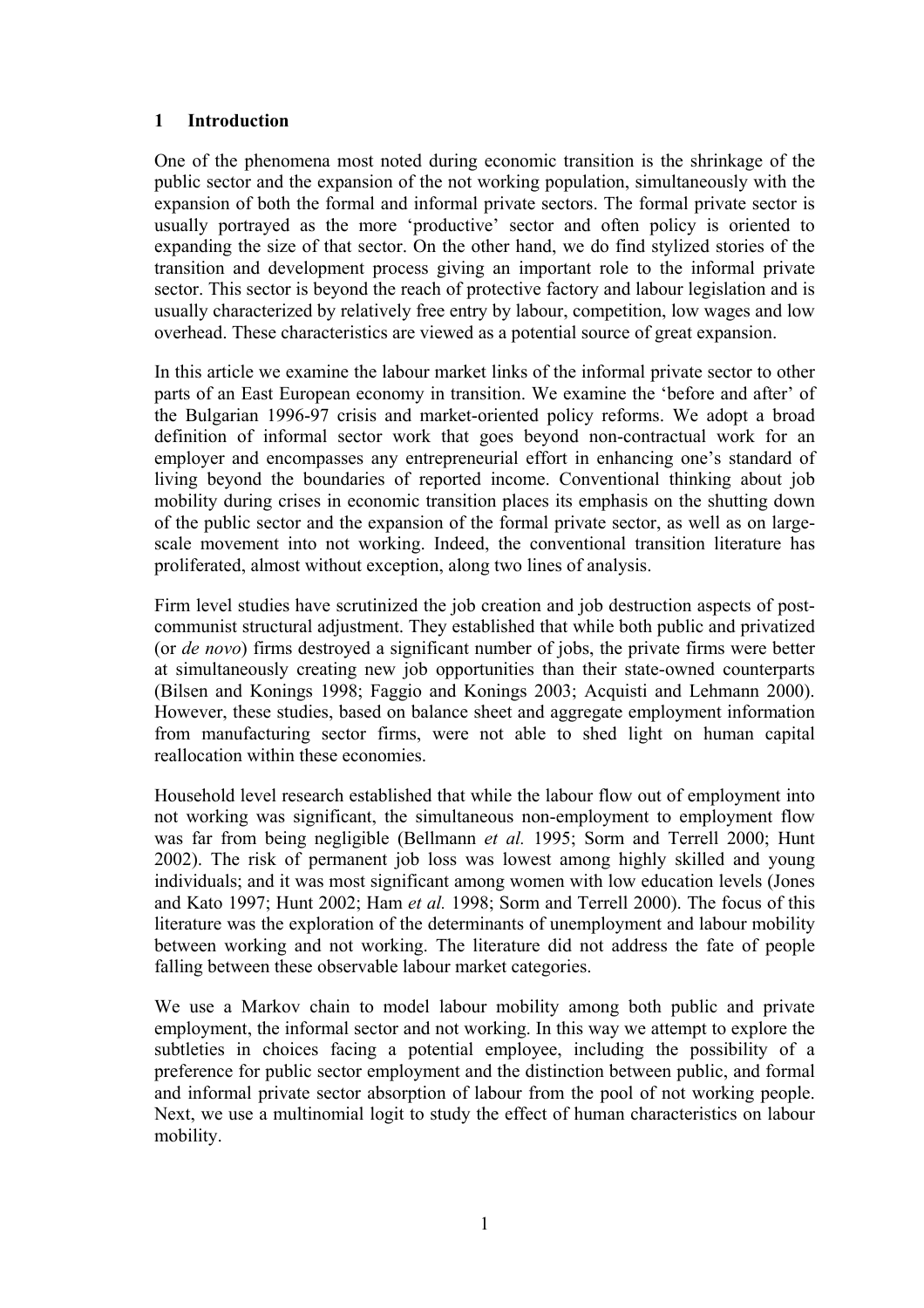We use a panel constructed by merging the 1995 and 1997 Bulgarian Integrated Household Surveys (BIHS). The Bulgarian experience during this period was unique due to the drastic financial crisis, the ensuing rapid structural reform and massive public sector labour shedding. The main advantage of the panel is that it allows us to track the labour market history of people before and after the crisis of 1996 and hence analyze its effect on human capital reallocation.

The rest of the paper is organized as follows. Section 2 discusses some relevant characteristics of the economic transition and the 1996 financial crisis in Bulgaria with its special impact on the labour market. Section 3 describes the data. The results from our transition matrix analysis are presented in Section 4. Section 5 discusses our regression estimates, while Section 6 summarizes and concludes.

## **2 Economic transition, crisis, labour market and poverty in Bulgaria**

During the first half of the 1990s Bulgaria experienced significant output loss and rising inflation, much more than in most other Central and East European (CEE) countries. Whereas the CEE economies that joined the European Union (EU) in 2004 reached the trough of their output loss in 1991-92 and were able to contain inflation by 1993, Bulgaria's GDP continued to fall through 1993, while hyperinflation was witnessed as late as 1997. This lackluster performance relative to most other CEE countries was largely a result of the absence of reform until the financial crisis of 1996-97.

Reforms were initiated in earnest only after the financial crisis, and they included rapid privatization, reform of the pension and social-welfare structure, and the establishment of a currency board. One of the immediate outcomes of this programme was the transfer of most of Bulgaria's productive resources from public into private hands, such that by the end of the 1990s, the private sector accounted for nearly 70 per cent of the country's GDP (National Statistical Institute 2003; Bulgarian Privatization Agency 2000). In the process, official employment declined at the rate of about 2 per cent per annum and as late as 2001 the unemployment rate was as high as 17.3 per cent, with 62 per cent of the unemployed people remaining unemployed for more than a year. At the same time the unemployment benefit system in Bulgaria remained among of the least generous in Europe (Garibaldi, Makovec and Stoyanova 2001).

The crisis of 1996-97 contributed to not only rapid restructuring and labour shedding, but also to a significant real wage decline, such that by 1997 the average real wage in Bulgaria was 61.1 per cent lower than its 1990 level (Rutkowski 2003). Besides earnings, hyperinflation also eroded savings; indeed much more than in other transition economies in CEE (Rutkowski 1999; IMF 2002). All of these contributed to a 77 per cent increase in poverty in the 1995-97 period (Sahn *et al.* 2002).

It is interesting to note that despite the low level of unemployment benefits, one of the highest unemployment rates in CEE, and high correlation between unemployment and poverty, reservation wages in Bulgaria remained high throughout the transition period (Rutkowski 1999). This observation, together with the extraordinarily high discouragement rate among unemployed males indicates that a high proportion of the Bulgarian population might have found its way towards the informal economy (Garibaldi et al. 2001). The plausibility of this proposition is further augmented by the extraordinary payroll tax burden in transition Bulgaria, accumulating into a 41 per cent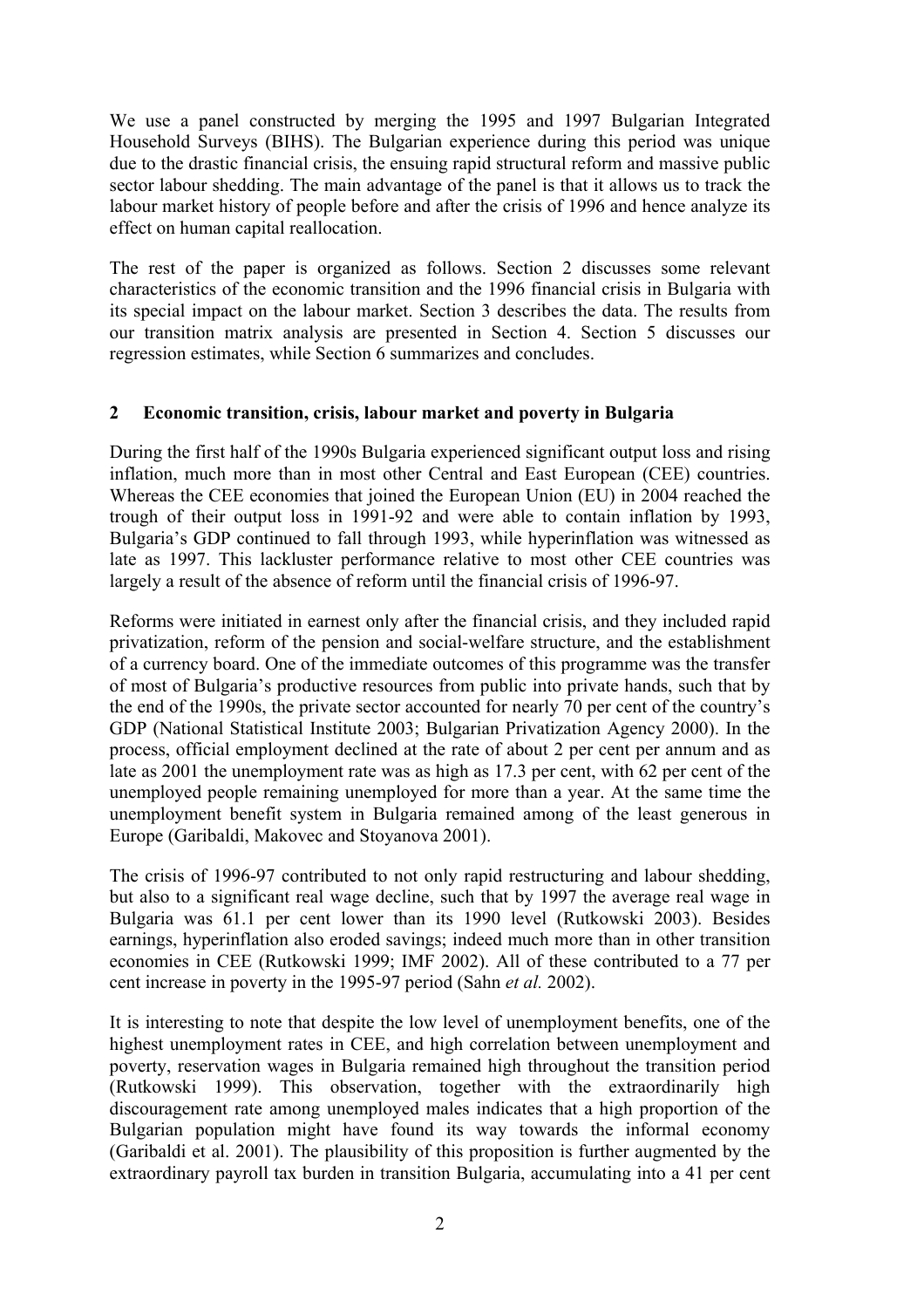tax wedge between labour costs to employer and take home earnings, as well as by an excessively restrictive business environment leading to a lower number of officially registered Small and Medium Enterprises (SME) than elsewhere in CEE. According to existing macroeconomic estimates, the informal economy in Bulgaria accounts for at least a fourth of the country's GDP (Nenovski and Hristov 2000).

# **3 Data**

 $\overline{a}$ 

Gallup International conducted the Bulgarian Integrated Household Surveys (BIHS) under the auspices of the Bulgarian Ministry of Labour, the Ministry of Social Affairs and the National Institute of Statistics. These surveys provide detailed information about employment, income, education, and demographic characteristics for all members of about 2,500 households in 1995, 1997 and 2001[.1](#page-4-0) We create a panel from the 1995 and 1997 BIHS, spanning the crisis and watershed period during which large scale industrial restructuring and privatization occurred. Sample attrition prevented creating a panel data set across all three years; the 2001 sample is a result of a random selection process and is unrelated to that of the earlier two. After accounting for discrepancies in the data, we are left with a total of 2,873 individuals of whom we use the subsample of 1,639 individuals (from 781 households) who are 15-65 years of age and, if working, report positive income[.2](#page-4-1) 

Our empirical methodology involves the use of a Markov chain in the first step and a multinomial logit in the second step of our analysis. We allocate individuals to one of four labour market sectors based on the sector in which they are employed in their main job (public sector, formal private sector, informal private sector, and not working).[3](#page-4-2) We categorize both government employees and employees of state-owned enterprises as belonging to the public sector[.4](#page-4-3) 

Key to our analysis is how we assign individuals to the informal sector. Our strategy establishing who participates in the informal sector is two-fold. First, we look at the self-employed and their specific jobs. Those who are in jobs that are likely to be in the informal sector, such as taxi drivers, hairdressers and salespeople, we assign to the informal sector. Otherwise, they are placed in the formal private sector. Second, we carefully examine those people claiming to be not working, and determine whether they are truly not working or whether they are in the informal sector. We implement this by first establishing the expenditure to income ratio of households for which we feel comfortable in asserting that no one is in the informal sector. We consider two worker

<span id="page-4-0"></span><sup>1</sup> The surveys included information about 2,466 households with a total of 7,199 members in 1995, 2,323 households with 6,947 members in 1997 and 2,633 households with 7,844 members in 2001.

<span id="page-4-1"></span><sup>2</sup> In restricting the sample to age group 15-65 we use the ILO standards which were applied by the National Statistics Institute in Bulgaria in its labour force surveys and by World Bank reports based on these surveys. We use the sample including 1,639 individuals for our descriptive statistics and transition analysis. However, missing observations, primarily with respect to years of education reduce this sample further and we use 1,470 observations in our regression analysis.

<span id="page-4-2"></span><sup>3</sup> An average of 30 individuals reported having a second job for each of the survey years, so the categorization of laborers in accordance with their main job should not affect our analysis.

<span id="page-4-3"></span><sup>4</sup> Since in our sample only 60 individuals in 1995 and 59 individuals in 1997 worked for the government, it is impractical to analyze them as a separate category.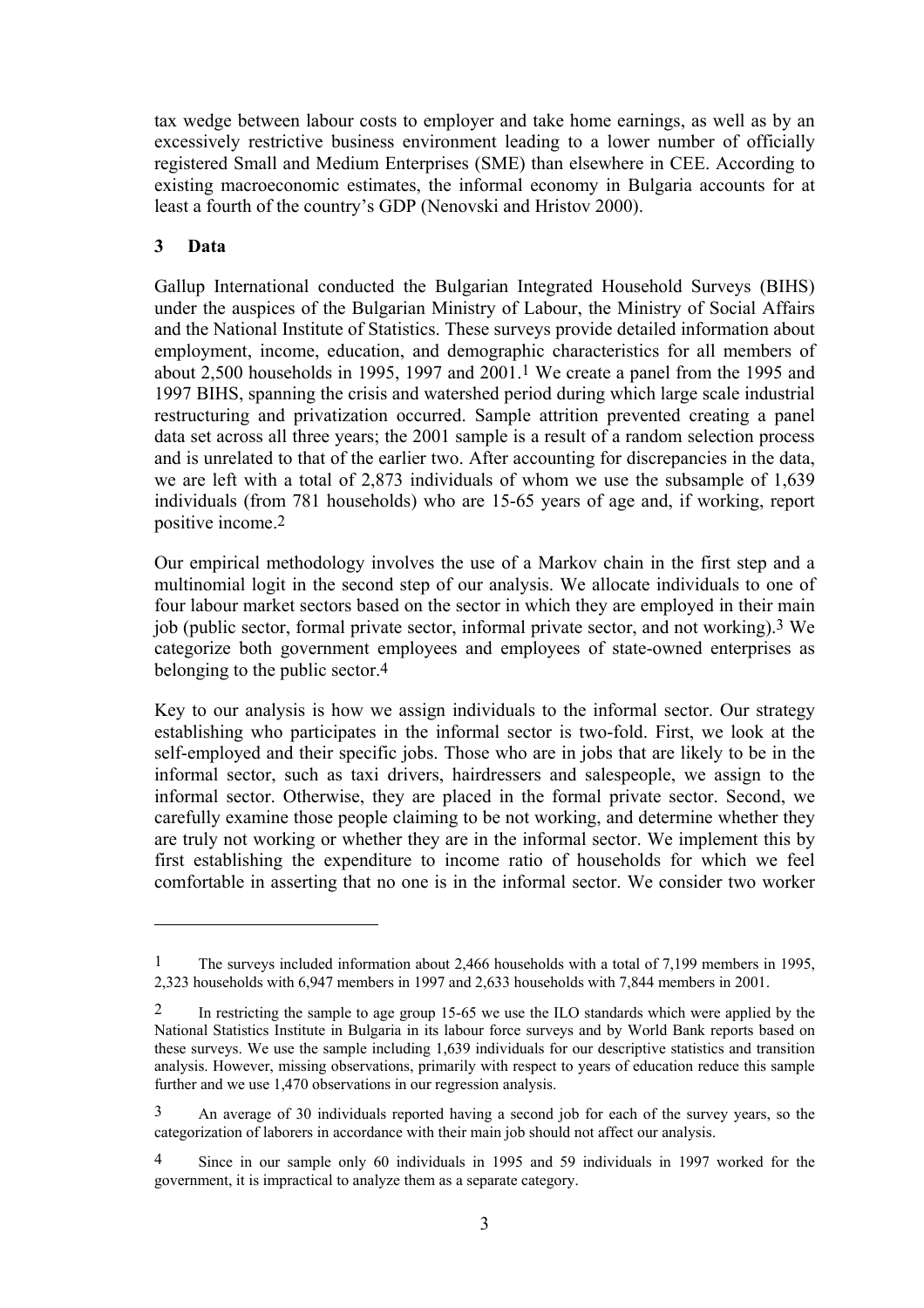households in 1995 where both spouses state they do not have a second job, and find that their median expenditures exceeded median income by 18 per cent. With this information we then assign to the informal sector anyone who is not working and is in a household in which household expenditures exceed household income by 100 per cent. Our rationale is quite obvious; to fund this lifestyle income must be coming from somewhere. Borrowing was fairly primitive in Bulgaria at this time, and our income measure already includes transfers and incomes from real estate and financial assets.

In Table 1 we report the means and standard deviations of age, years of education, marital status, whether there are children less than 6 years of age in the household, location, ethnicity, gender and total family income for all individuals in our sample. We separate individuals by their labour market status in both 1995 and 1997. For example, the average age of individuals who worked in the public sector in 1995 and in 1997 is 41.27 years of age while the average age of people who moved from the public sector in 1995 to the private sector in 1997 is 40.59 years.

These descriptive statistics highlight some interesting patterns. The average number of years of education did not vary significantly for labourers who were employed in either the public or private sectors in both 1995 and 1997. However, the educational attainment of people who were employed in either of these sectors for both years was noticeably higher than that of people who were in the informal sector or not working during at least one of the surveys. This observation is consistent with both the existing literature that finds a significant skill-based gap between employed and unemployed people across the CEE economies, and the presumption that the informal sector in Bulgaria might have developed along the low-skilled outskirts of the economy.

Next, the average number of years of education of people in the informal sector who found employment in the public sector exceeded that of informal sector people who found employment in the private sector. At the same time the difference between years of education of non-working people who found employment in either the public or the private sector is not statistically significant. Taken together, our observations on the skill-based labour reallocation of individuals across sectors does not suggest that the formal private sector in Bulgaria developed as a sector employing low skill labourers who lost their jobs in the public sector. Arguments to the contrary (see e.g., Falaris (2004)) arise when the informal sector is not treated as a separate labour market state distinct from either formal employment or not working.

Third, the average age of individuals who left either public or private sector employment for the informal sector exceeds the average age of individuals who remained in either the public or private formal sector. At the same time, the average age of people who entered the private sector is significantly lower than the age of individuals who faced alternative labour market states. These observations are consistent with the presumption that employers in the formal private sector are more willing to hire labourers whose work habits are not influenced by the socialist era work culture. They also indicate that the informal sector in Bulgaria might have developed as a cushion for older labourers who lost their employment in the formal economy.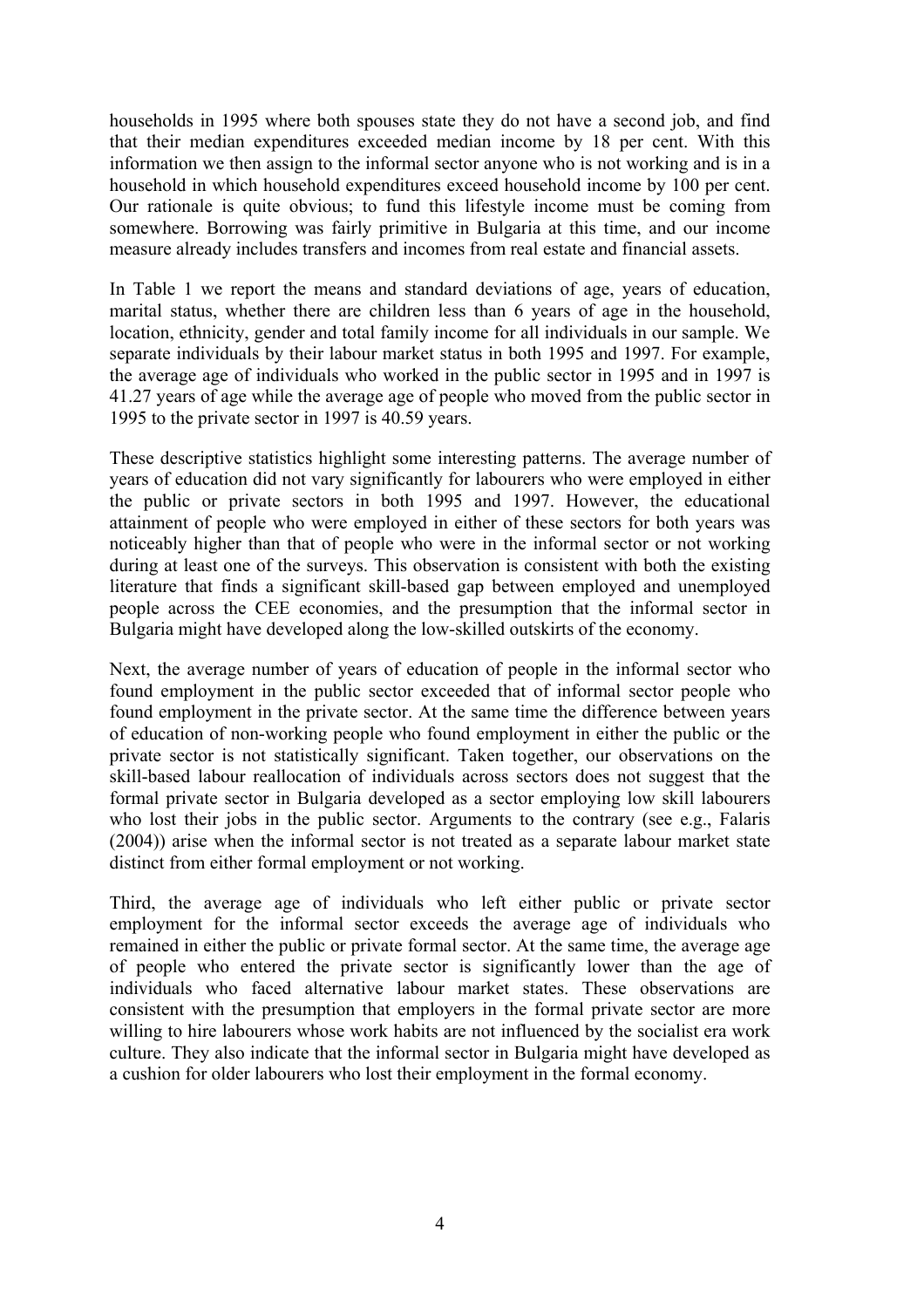|                            | Public    | Private   | Informal   | Not working |
|----------------------------|-----------|-----------|------------|-------------|
|                            | 1997      | 1997      | 1997       | 1997        |
| Age (years)                | 41.27     | 40.59     | 42.50      | 40.15       |
|                            | (8.73)    | (10.37)   | (11.05)    | (12.16)     |
| Education (years)          | 11.68     | 11.70     | 10.71      | 9.92        |
|                            | (3.02)    | (2.73)    | (2.70)     | (3.25)      |
| Female                     | 0.53      | 0.35      | 0.52       | 0.41        |
|                            | (0.50)    | (0.48)    | (0.50)     | (0.50)      |
| Married                    | 0.88      | 0.83      | 0.87       | 0.63        |
|                            | (0.32)    | (0.38)    | (0.34)     | (0.49)      |
| Children under 6 years     | 0.26      | 0.41      | 0.33       | 0.11        |
|                            | (0.53)    | (0.60)    | (0.59)     | (0.32)      |
| Ethnic minority            | 0.08      | 0.06      | 0.11       | 0.19        |
|                            | (0.28)    | (0.23)    | (0.32)     | (0.40)      |
| Urban                      | 0.83      | 0.80      | 0.78       | 0.44        |
|                            | (0.38)    | (0.41)    | (0.42)     | (0.51)      |
| Household income (monthly) | 14357.83  | 15486.09  | 19433.82   | 13979.08    |
|                            | (7718.15) | (8504.85) | (45342.11) | (5909.98)   |
| No. of observations        | 464.00    | 54.00     | 141.00     | 27.00       |

Table 1a Individuals who were in the public sector in 1995; their situation in 1997

| Table 1b                                                                    |  |
|-----------------------------------------------------------------------------|--|
| Individuals who were in the private sector in 1995; their situation in 1997 |  |

|                            | Public    | Private      | Informal   | Not working |
|----------------------------|-----------|--------------|------------|-------------|
|                            | 1997      | 1997         | 1997       | 1997        |
| Age (years)                | 38.80     | 32.71        | 39.30      | 42.67       |
|                            | (9.48)    | (9.40)       | (11.79)    | (10.50)     |
| Education (years)          | 11.52     | 11.57        | 10.78      | 7.50        |
|                            | (3.48)    | (2.83)       | (2.47)     | (2.81)      |
| Female                     | 0.36      | 0.38         | 0.44       | 0.50        |
|                            | (0.49)    | (0.49)       | (0.50)     | (0.55)      |
| Married                    | 0.88      | 0.67         | 0.75       | 1.00        |
|                            | (0.33)    | (0.48)       | (0.44)     | 0.00        |
| Children under 6 years     | 0.28      | 0.63         | 0.42       | 0.33        |
|                            | (0.61)    | (0.87)       | (0.55)     | (0.82)      |
| Ethnic minority            | 0.08      | 0.21         | 0.17       | 0.50        |
|                            | (0.28)    | (0.41)       | (0.38)     | (0.55)      |
| Urban                      | 0.68      | 0.79         | 0.73       | 0.17        |
|                            | (0.48)    | (0.41)       | (0.45)     | (0.41)      |
| Household income (monthly) | 14016.89  | 14278.19     | 17915.15   | 13173.45    |
|                            | (6446.50) | (0.8870.463) | (12979.14) | (8204.61)   |
| No. of observations        | 25.00     | 48.00        | 64.00      | 6.00        |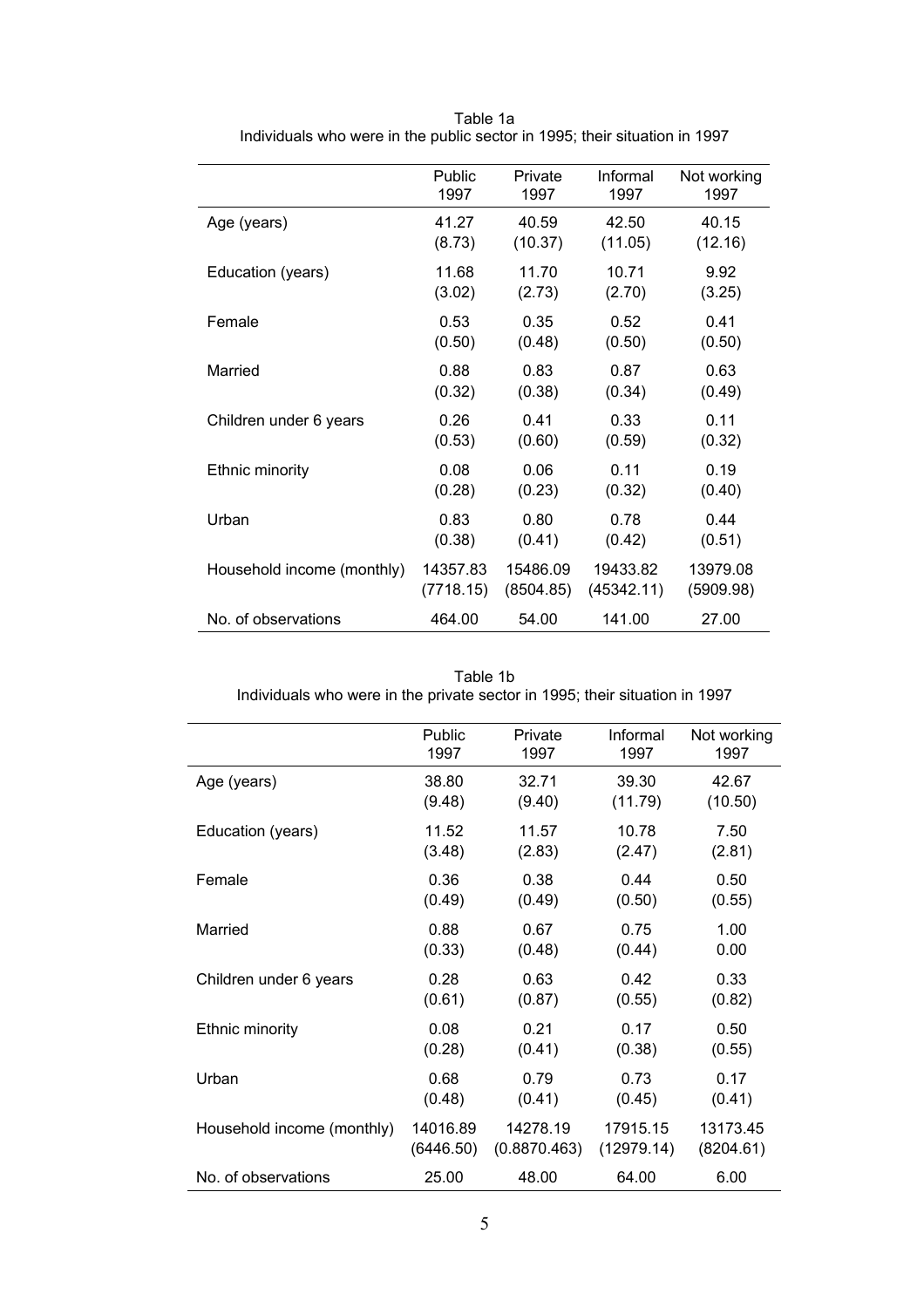|                            | Public    | Private   | Informal  | Not working |
|----------------------------|-----------|-----------|-----------|-------------|
|                            | 1997      | 1997      | 1997      | 1997        |
| Age (years)                | 49.31     | 30.89     | 41.81     | 40.78       |
|                            | (8.38)    | (11.57)   | (15.92)   | (14.66)     |
| Education (years)          | 11.96     | 11.07     | 10.08     | 8.00        |
|                            | (3.51)    | (2.34)    | (3.58)    | (2.56)      |
| Female                     | 0.48      | 0.61      | 0.43      | 0.44        |
|                            | (0.51)    | (0.50)    | (0.50)    | (0.51)      |
| Married                    | 0.83      | 0.67      | 0.65      | 0.83        |
|                            | (0.38)    | (0.49)    | (0.48)    | (0.38)      |
| Children under 6 years     | 0.31      | 0.22      | 0.34      | 0.06        |
|                            | (0.67)    | (0.55)    | (0.62)    | (0.24)      |
| Ethnic minority            | 0.07      | 0.22      | 0.22      | 0.50        |
|                            | (0.26)    | (0.55)    | (0.62)    | (0.51)      |
| Urban                      | 0.90      | 0.78      | 0.76      | 0.22        |
|                            | (0.31)    | (0.43)    | (0.43)    | (0.42)      |
| Household income (monthly) | 6456.00   | 7702.17   | 7138.11   | 8336.89     |
|                            | (6738.61) | (8436.35) | (7085.03) | (11252.03)  |
| No. of observations        | 29.00     | 18.00     | 140.00    | 18.00       |

Table 1c Individuals who were in the informal sector in 1995; their situation in 1997

Table 1d

Individuals who were not in the working sector in 1995; their situation in 1997

|                            | Public    | Private    | Informal   | Not working |
|----------------------------|-----------|------------|------------|-------------|
|                            | 1997      | 1997       | 1997       | 1997        |
| Age (years)                | 34.83     | 32.14      | 41.20      | 41.40       |
|                            | (12.87)   | (12.26)    | (18.10)    | (18.07)     |
| Education (years)          | 10.71     | 10.77      | 9.15       | 7.93        |
|                            | (3.92)    | (3.02)     | (3.33)     | (3.09)      |
| Female                     | 0.50      | 0.49       | 0.59       | 0.56        |
|                            | (0.51)    | (0.51)     | (0.49)     | (0.50)      |
| Married                    | 0.64      | 0.62       | 0.60       | 0.66        |
|                            | (0.48)    | (0.49)     | (0.49)     | (0.48)      |
| Children under 6 years     | 0.38      | 0.43       | 0.21       | 0.22        |
|                            | (0.62)    | (0.69)     | (0.52)     | (0.52)      |
| Ethnic minority            | 0.19      | 0.43       | 0.20       | 0.35        |
|                            | (0.38)    | (0.50)     | (0.40)     | (0.48)      |
| Urban                      | 0.57      | 0.65       | 0.62       | 0.28        |
|                            | (0.50)    | (0.48)     | (0.49)     | (0.45)      |
| Household Income (monthly) | 12161.15  | 14566.51   | 12586.00   | 14287.89    |
|                            | (8978.13) | (13168.72) | (10537.23) | (9271.21)   |
| No. of observations        | 42.00     | 37.00      | 422.00     | 104.00      |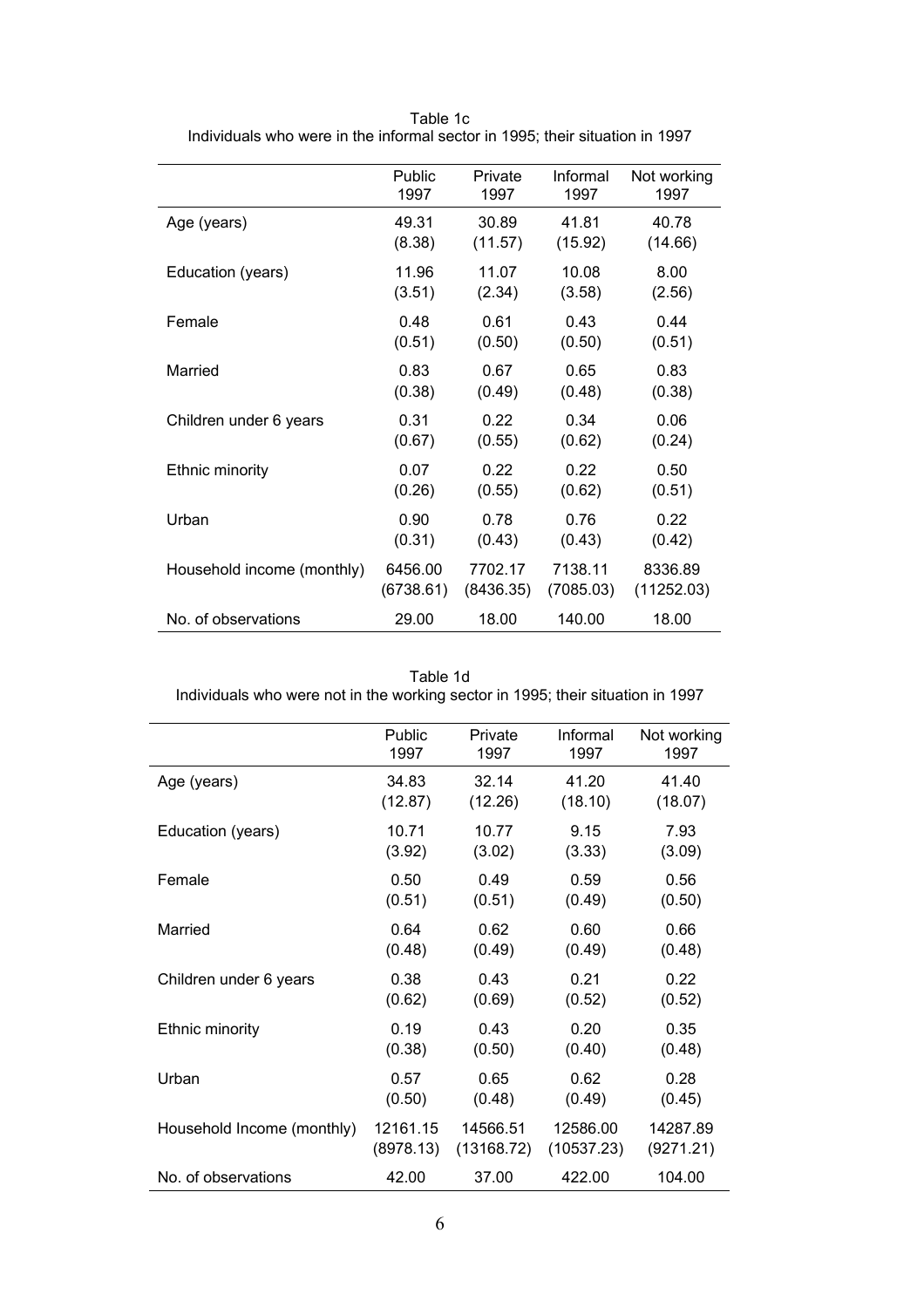Another observation we can make from Table 1 is that in all cases the proportion of people working who come from an urban area is between 60 per cent and 80 per cent while the proportion of people not working who come from an urban area is 17 per cent to 44 per cent. This suggests that jobs, both formal and informal, are hard to come by in rural areas.

Finally, there appears to be easily distinguishable gender differences in the patterns of formal employment, not working and informal sector employment. The proportion of women who retained public sector employment or moved from not working or private sector employment into the public sector exceeds the proportion of women who retained private employment or exited the public sector or not working to embrace private employment. However, the proportion of women who left the informal sector for private employment significantly exceeded that of women who transited from the informal sector into public sector employment, and the proportion of women who exited from not working to enter the informal sector exceeded the proportion of women who remained in the pool of non-working people. The above patterns are difficult to interpret. While there is an apparent preference among women who work in the formal sector to retain public sector employment, perhaps due to child related or other benefits, the preference for private over public employment after exiting the informal sector might be an indication of either bad signals sent to potential public sector employers, or selfselection of more entrepreneurial women into the ranks of either the formal or the informal private sector. These hypotheses will be explored further in our formal analysis in Sections 4 and 5.

Overall, the data do not indicate that the formal private sector in the Bulgarian economy has developed along the low skill outskirts of the economy. Specifically, we find a clear pattern whereby both younger (and perhaps more entrepreneurial) and higher skill individuals tend to reallocate towards the formal private sector. In addition, we find a weak indication that the informal sector might have developed as a cushion to both older and lower skills individuals against the adversities of the crisis period.

## **4 A Markov chain model of Bulgarian transition**

 $\overline{a}$ 

The aim of this section is to characterize the transition in Bulgaria from 1995 to 1997 with particular attention paid to movements into and out of the informal sector. We have data on two periods, 1995 and 1997, and a natural way to think about how the crosssectional distribution evolves over this time period is via the first order Markov chain (FOMC) model[.5](#page-8-0) This approach to modeling the dynamics of the cross-sectional distribution of individuals has a long history in economics. Early work by Champernowne (1953) and Prais (1955) looked at the cross-sectional dynamics of individual incomes and social status, respectively.

We are interested in the labour market outcomes of individuals in Bulgaria where we categorize an individual into one of four labour market categories: public, private, informal, and not working. The first three categories are working categories while the last category is the out-of-labour force category. Individuals in this category include

<span id="page-8-0"></span><sup>5</sup> As a practical matter, as we only have data on two years, we are restricted to looking at only the first order Markov model.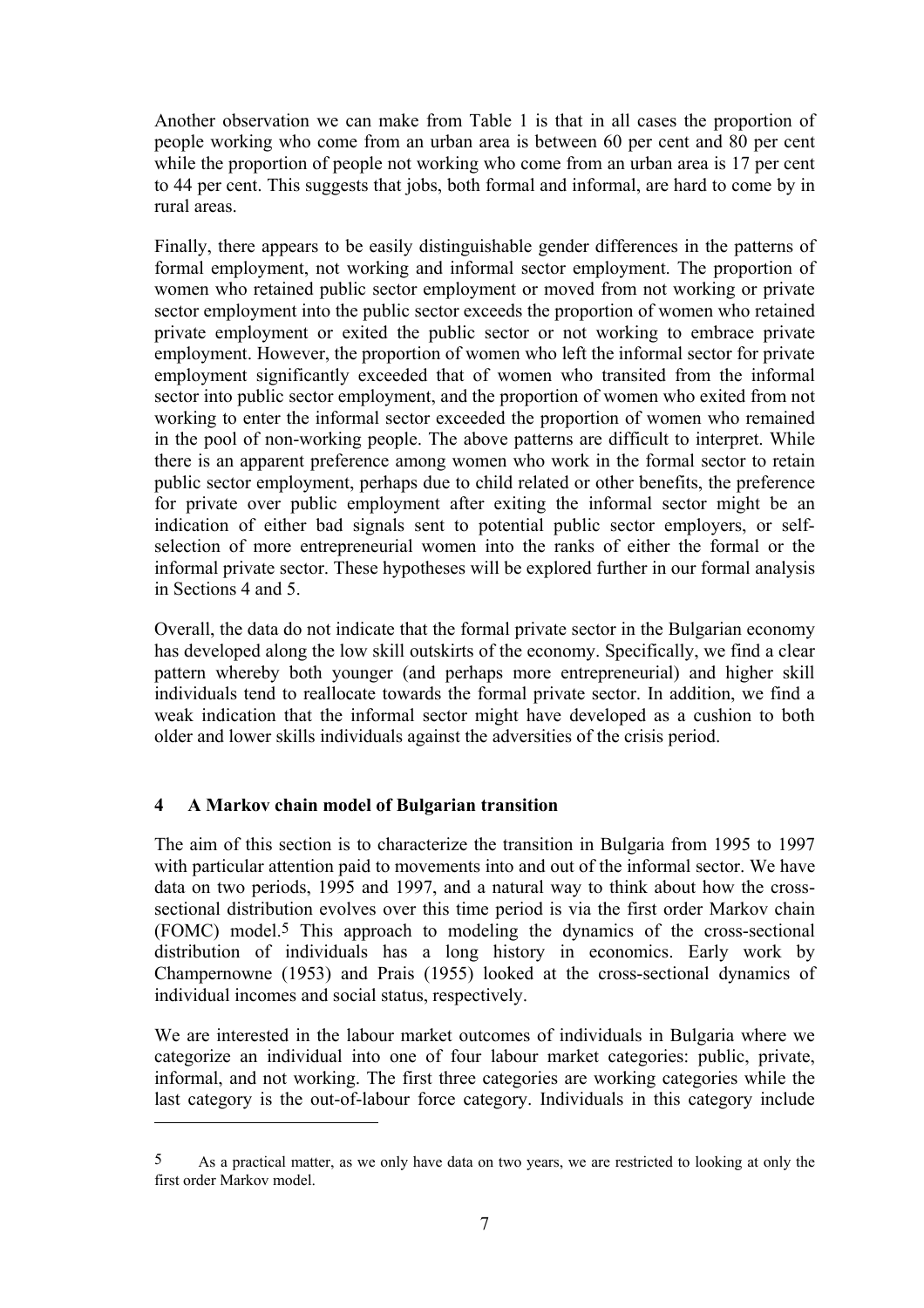those who have retired, those who are studying and those who have left the labour force and have stopped searching for a new job[.6](#page-9-0) We characterize the evolution of the crosssection distribution of individuals via the FOMC model introduced in Champernowne (1953).

The FOMC model is defined as follows. In each period we allocate each individual into one of the four categories defined above. Let  $s_{it} \in \{1,2,3,4\}$  represent the category that individual *i* is a member of in period *t*. Here an individual is in category 1 if they work in the public sector, category 2 if they work in the private sector, category 3 if they are assigned to the informal sector, and category 4 if they report themselves to be out of the labour force. Let

$$
(1) \qquad \qquad \pi_{jt} = P[x = j]
$$

be the probability that an individual is in category *j* in period *t.* Then

(2) 
$$
\pi_t = (\pi_{1t}, \pi_{2t}, \pi_{3t}, \pi_{4t})'
$$

represents the cross-sectional probability distribution of individuals in period *t.* The FOMC model aims to describe the dynamics of this probability distribution over time. In particular, the FOMC model states that the conditional distribution

$$
P[\pi_t | \pi_{t-1}, \ldots \pi_{t-k}]
$$

is a function of  $\pi_{t-1}$  for all k=1,2,… . That is,

(3) 
$$
\pi_t' = \pi_{t-1}' P,
$$

where *P* is the probability transition matrix.

The probability transition matrix  $P = [p_{ij}]$  is a matrix whose individual elements,  $p_{ij}$ , represents the probability that an individual moves from category  $i$  in period  $t-1$  to category *j* in period *t*. As the categories that an individual can move to encompasses all possibilities, it follows that the sum of each row of *P* must be 1.

The FOMC model described in (3) has a unique limiting (ergodic) distribution if there is only one eigenvalue of *P* that has modulus equal to 1[.7](#page-9-1) Given some initial state,  $\pi_0$ , it follows from (1) that

$$
(4) \qquad \qquad \pi'_{t} = \pi'_{0} P^{t},
$$

 $\overline{a}$ 

so that the limiting (or ergodic) distribution implied by the FOMC is

<span id="page-9-0"></span><sup>6</sup> We include retirees and students, as there is a choice element in their decisions to be students or retirees. Indeed, many came out of retirement between 1995 and 1997 and back into the labour force.

<span id="page-9-1"></span>Note that  $P$  is a row stochastic matrix, which implies that the rows of  $P$  sum to 1. In this case the maximum eigenvalue of *P* has modulus equal to 1. If there are no repeated eigenvalues with modulus equal to 1 then the limiting distribution is unique.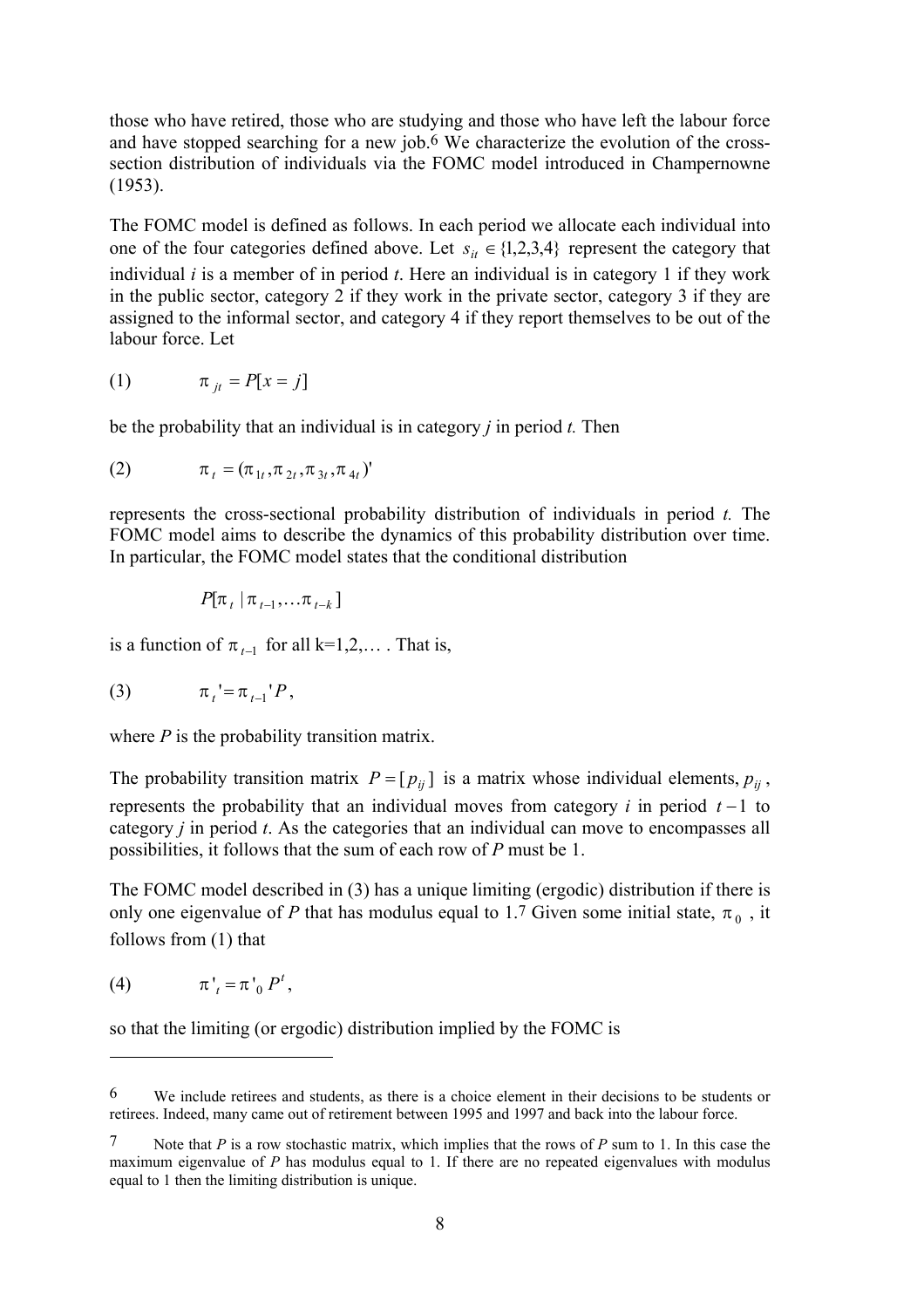(5) 
$$
\overline{\pi} = Lim_{t\to\infty}\pi^{\dagger}{}_0P^t.
$$

We are interested in a number of parameters. These include the initial state  $\pi_{95}$ , the final state,  $\pi_{97}$ , the probability transition matrix *P* and the limiting state,  $\bar{\pi}$ , of the Markov chain. The first three parameters can easily be estimated using likelihood methods. However, the limiting state is a highly complicated non-linear function of *P*. It is the left eigenvector of *P* associated with the eigenvalue 1. In this case, the maximum likelihood estimates of the limiting state are difficult to obtain and require asymptotic approximations. On the other hand, Bayesian methods allow for exact finite distributions of all parameters. We therefore use Bayesian methods to estimate our parameters with the priors chosen to be as diffuse as possible within a specific distributional family.

A very good discussion on Bayesian methods to estimate the FOMC model can be found in Geweke *et al*. (1986) and more recently in Geweke (2003). To summarize, let  $S_{MT} = \{s_i\}_{i=1}^M$  *T*<sub>*t*</sub>  $\neq$  *I*<sub>*t*</sub> the observed categories for each individual for each time period in our sample. Define the indicator variable  $\delta_{ijk}$  to be 1 if individual *i*, is in category *k*, in period *j* and 0 otherwise. That is,  $\delta_{ijk} = 1$  only if  $s_{ij} = k$ . Then the information contained in  $S_{MT}$  can be summarized by the following two summary statistics:  $n_1$ , the number of individuals each category initially, and *N* , the data transition matrix. Here,

$$
n_{1k} = \sum_{i=1}^{M} \delta_{i1k}
$$

is the number of individuals in category *k* in period 1. The data transition matrix,  $N = [n_{kl}]$  where

$$
n_{kl} = \sum_{i=1}^{M} \sum_{t=2}^{T} \delta_{it-1k} \delta_{itl}
$$

is the number of observed transitions from category *k* to category *l* across all individuals and all time periods[.8](#page-10-0) 

Given these sufficient statistics, the likelihood function for the FOMC model is

(6) 
$$
p(S_{MT} | \pi_1, P) = \prod_{k=1}^{4} \pi_{1k}^{n_{1k}} \prod_{k=1}^{4} \prod_{l=1}^{4} p_{kl}^{n_{kl}}.
$$

 $\overline{a}$ 

The maximum likelihood estimators for  $\pi_1$  and *P* are, therefore,

<span id="page-10-0"></span><sup>8</sup> It is implicitly assumed that there is no structural break in the transition probability matrix, *P,* in this formulation.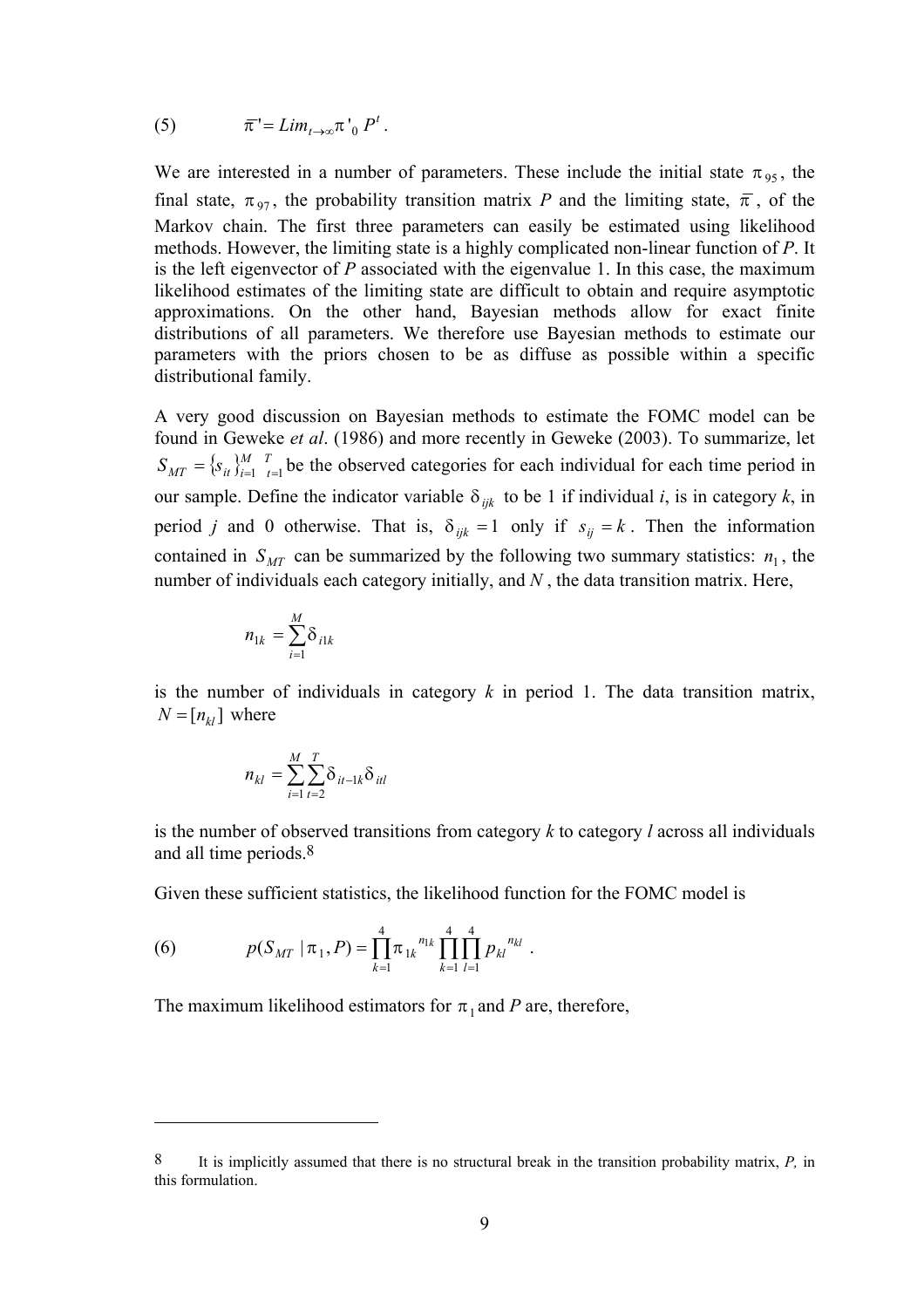(7a) 
$$
\hat{\pi}_{1j} = \frac{n_{1j}}{\sum_{k=1}^{4} n_{1k}} j = 1, 2, 3, 4,
$$

and

(7b) 
$$
\hat{p}_{kl} = \frac{n_{kl}}{\sum_{i=1}^{4} n_{ki}}.
$$

It is clear that the estimators for each row of *P* are independent of the other rows of *P*  and independent of the estimator for the initial distribution. This independence of the rows of *P* allows us to define a simple conjugate prior for  $\pi_1$  and *P*. Each row of *P* and  $\pi_1$  has the same property, that is, each element is a probability and the sum of all elements is 1. This suggests that the appropriate form of conjugate prior for  $\pi_1$  and for each row of *P* is Dirichlet (multivariate Beta).<sup>9</sup> A random vector,  $\pi = (\pi_1, ..., \pi_m)$ , is distributed with a Dirichlet distribution parameterized by vector  $a$  if

$$
0 \le \pi_j \le 1
$$
 and  $\sum_{j=1}^m \pi_j = 1$ .

The probability density function for the Dirichlet distribution is

$$
p(\pi) \propto \pi_1^{a_1-1} \dots \pi_m^{a_m-1},
$$

with mean for  $\pi$  *j* equal to

$$
\mu_j = \frac{a_j}{\sum_{k=1}^n a_k}
$$
, and variance equal to  $\text{var}(\pi_j) = \frac{\mu_j (1 - \mu_j)}{1 + \sum_{k=1}^n a_k}$ .

Therefore, the prior for *P* will be made up of independent Dirichlet distributions, one for each row, and the prior for  $\pi_1$  will also be independent Dirichlet. Thus,

(8a) 
$$
p(\pi_1 | a_1) \propto \prod_{j=1}^4 \pi_{1j}^{a_{1j}-1},
$$

and

 $\overline{a}$ 

(8b) 
$$
p(P | A) \propto \prod_{i=1}^{4} \prod_{j=1}^{4} p_{ij}^{a_{ij}-1},
$$

<span id="page-11-0"></span>9 See Bernado and Smith (1994: 134-135) for a complete description of the Dirichlet disitrbution.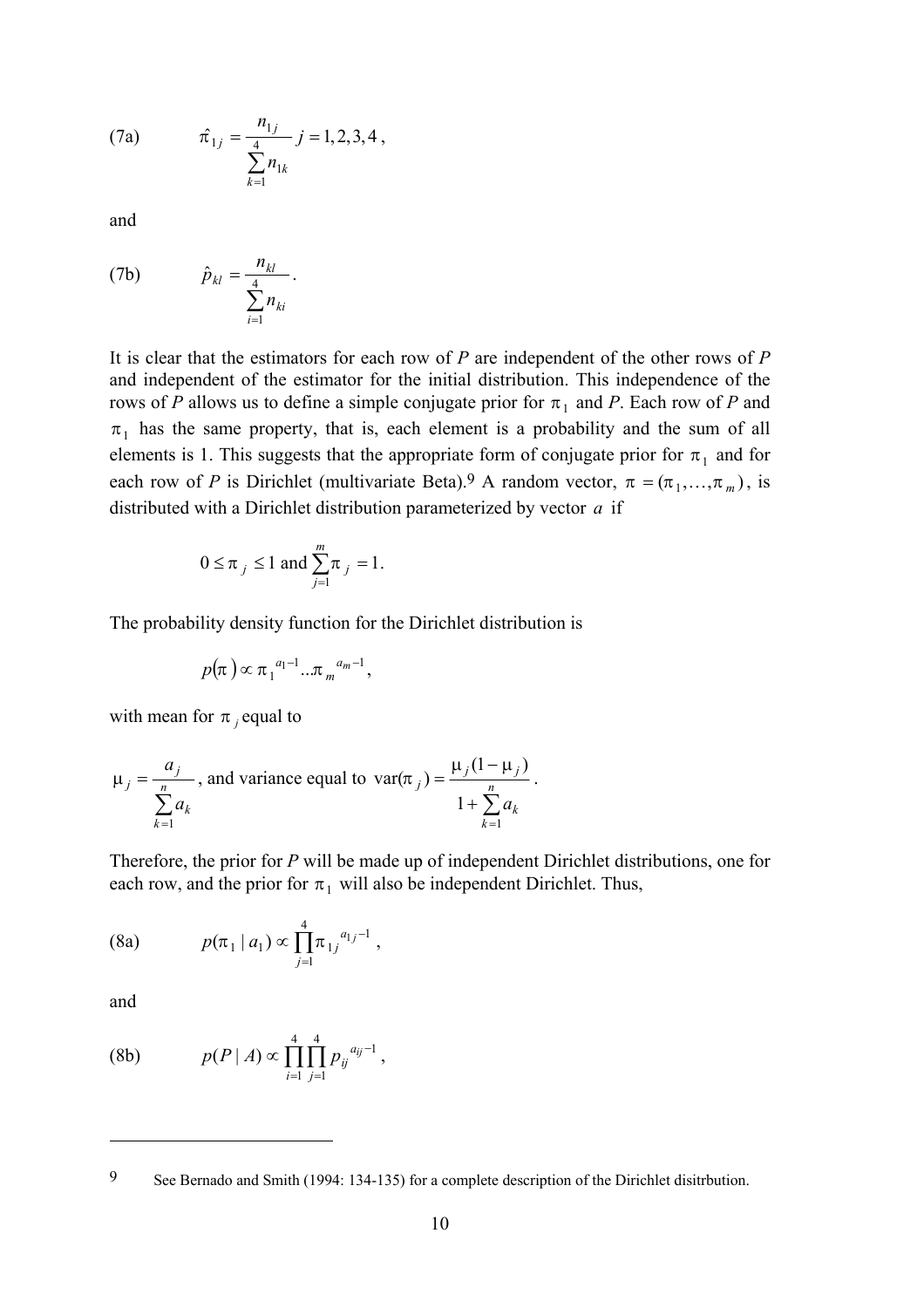where the priors are parameterized by  $a_1$  and  $A = [a_{ij}]$  respectively.

The prior densities given in (8) together with the likelihood function given in (6) yields a posterior density of

(9) 
$$
p(\pi_1, P \mid S_{MT}) \propto \prod_{i=1}^4 \pi_{1i}^{a_{1i} + n_{1i} - 1} \prod_{j=1}^4 \prod_{k=1}^4 p_{jk}^{a_{jk} + n_{jk} - 1},
$$

so that it is clear that the posterior distribution is a product of independent Dirichlet distributions parameterized by vectors of the form  $a_{ij} + n_{ij}$  in the case of the rows of *P* and  $a_{1i} + n_{1i}$  in the case of the initial distribution,  $\pi_1$ . The posterior distribution given in (9) is a known distribution and it is simple to make independent and identically distributed pseudo-random draws from this distribution. The results presented below are calculated using these i.i.d. draws from (9).

#### **4.1 Summary of transition results**

The following results are for the FOMC model described above. Table 2a reports the posterior means and standard deviations for the full sample (males and females) while Tables 2b and 2c report the posterior means and standard deviations for a FOMC using only males and females, respectively. In all cases the prior distribution for the initial distribution ( $\pi_{95}$ ) and each row of *P* is used.

(10) 
$$
p(\pi) \sim Dirichlet((0.1, 0.1, 0.1, 0.1)).
$$

With  $a = (0.1, 0.1, 0.1, 0.1)$  we have a prior mean of 0.25 for each parameter of the distribution  $\pi_{95}$  or row of *P*, and a prior standard deviation of 0.366. Thus the prior used, while proper, is chosen to be very diffuse. In this way the results presented below reflect information coming from the observed sample and not from our prior. It is clear that the posterior standard deviations are significantly smaller than the prior standard deviations, which implies that the prior is having minimal impact on the results.

The Markov chain model's parameters are the initial distribution and the probability transition matrix. We are also interested in the final distribution and the limiting distribution, which is what the cross-sectional distribution of job categories would look like if the transitions continued on forever without change. Bayesian methods allow us to construct finite sample distributions for all parameters of the model and, most importantly, any well-defined function of these parameters including the limiting distribution of the Markov chain. Given the prior, the results presented are very similar to estimates we would have obtained had we used maximum likelihood as our estimation method.

These results show the effect of the economic crisis that hit Bulgaria in 1996. Before the crisis, the informal sector was relatively small and accounted for about 12.5 per cent of the population. After the crisis, the informal sector grew to about 47 per cent of the population. If this process continued without change the informal sector would grow to about 51 per cent, as we can see from the limiting distribution. This change appears to be facilitated by a reduction in the size of the public sector and movement out of not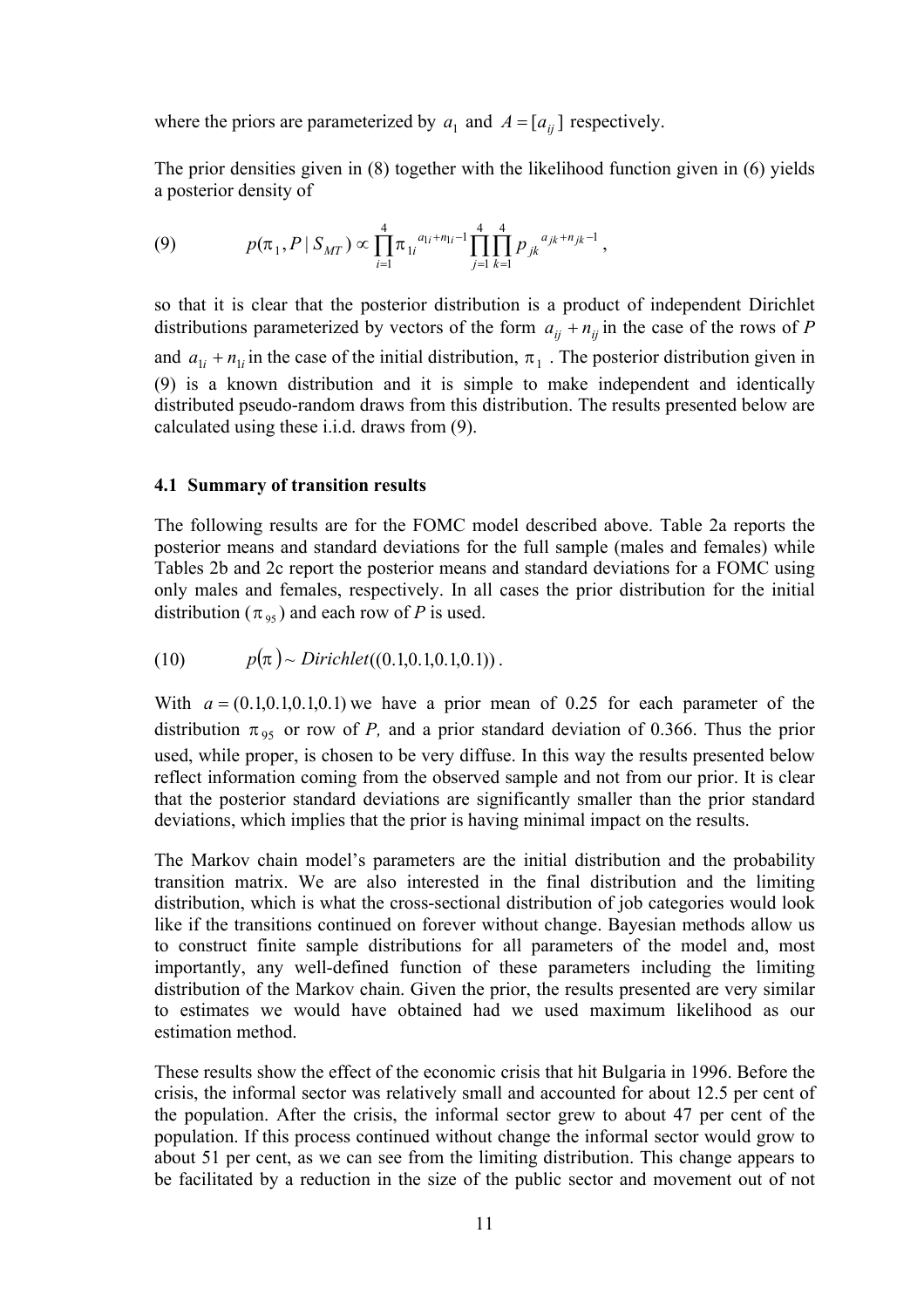working into the informal sector. The private sector has grown slightly after the crisis but it appears that most people could not find jobs in the formal private sector and so were forced to work in the informal private sector. The fact that the proportion of people not working shrank suggests that households had lost income during the crisis and individuals belonging to these households were forced to exit not working in order to survive.

Tables 2b and 2c report the results for males and females, respectively. While the pattern of movement is similar for males and females, there are some differences. In 1995, males were slightly more likely to work in the public sector than females, with 42.6 per cent of all males working in the public sector compared to 41.2 per cent of all females. After the crisis the percentage of males and females in the public sector are about the same at 34.1 per cent and 34.2 per cent, respectively. Thus the proportion of males working in the public sector fell by more than the proportion of females working in the public sector. Evidence for this is the estimate of the probability of staying in the public sector. Females have approximately 0.05 more probability of staying in the public sector compared to males (0.704 compared to 0.648).

|                               | Public  | Private | Informal | Not working |  |  |
|-------------------------------|---------|---------|----------|-------------|--|--|
| Initial distribution: 1995    |         |         |          |             |  |  |
|                               | 0.419   | 0.087   | 0.125    | 0.369       |  |  |
|                               | (0.012) | (0.007) | (0.008)  | (0.012)     |  |  |
| Final distribution: 1997      |         |         |          |             |  |  |
|                               | 0.342   | 0.096   | 0.468    | 0.095       |  |  |
|                               | (0.012) | (0.007) | (0.012)  | (0.007)     |  |  |
| Limiting distribution         |         |         |          |             |  |  |
|                               | 0.299   | 0.111   | 0.516    | 0.075       |  |  |
|                               | (0.031) | (0.015) | (0.030)  | (0.012)     |  |  |
| Probability transition matrix |         |         |          |             |  |  |
|                               | Public  | Private | Informal | Not working |  |  |
| Public                        | 0.676   | 0.079   | 0.206    | 0.040       |  |  |
|                               | (0.018) | (0.010) | (0.016)  | (0.008)     |  |  |
| Private                       | 0.174   | 0.335   | 0.448    | 0.043       |  |  |
|                               | (0.032) | (0.039) | (0.041)  | (0.017)     |  |  |
| Informal                      | 0.141   | 0.088   | 0.683    | 0.088       |  |  |
|                               | (0.025) | (0.020) | (0.033)  | (0.020)     |  |  |
| Not working                   | 0.070   | 0.061   | 0.697    | 0.172       |  |  |
|                               | (0.010) | (0.010) | (0.019)  | (0.015)     |  |  |

| Table 2a                                         |  |
|--------------------------------------------------|--|
| Estimation results for Markov chain: full sample |  |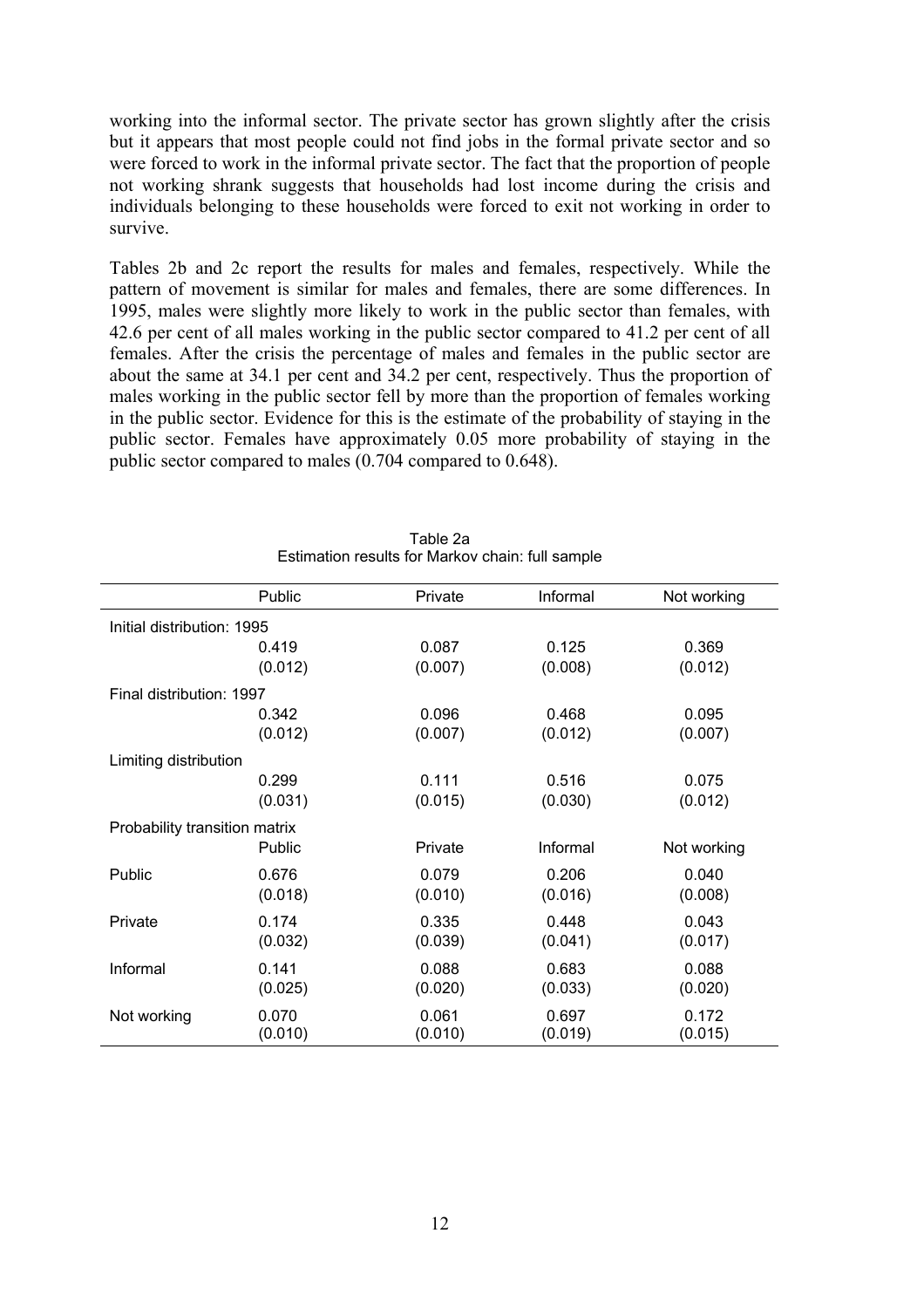|                               | Public  | Private | Informal | Not working |
|-------------------------------|---------|---------|----------|-------------|
| Initial distribution: 1995    |         |         |          |             |
|                               | 0.426   | 0.107   | 0.141    | 0.326       |
|                               | (0.018) | (0.011) | (0.012)  | (0.017)     |
| Final distribution: 1997      |         |         |          |             |
|                               | 0.341   | 0.115   | 0.450    | 0.094       |
|                               | (0.017) | (0.012) | (0.018)  | (0.010)     |
| Limiting distribution         |         |         |          |             |
|                               | 0.278   | 0.106   | 0.537    | 0.079       |
|                               | (0.040) | (0.020) | (0.042)  | (0.017)     |
| Probability transition matrix |         |         |          |             |
|                               | Public  | Private | Informal | Not working |
| Public                        | 0.648   | 0.104   | 0.201    | 0.048       |
|                               | (0.026) | (0.017) | (0.021)  | (0.012)     |
| Private                       | 0.190   | 0.354   | 0.420    | 0.036       |
|                               | (0.042) | (0.051) | (0.053)  | (0.020)     |
| Informal                      | 0.134   | 0.063   | 0.713    | 0.090       |
|                               | (0.032) | (0.023) | (0.043)  | (0.027)     |
| Not working                   | 0.081   | 0.074   | 0.668    | 0.177       |
|                               | (0.017) | (0.016) | (0.029)  | (0.024)     |

Table 2b Estimation results for Markov chain: males

Table 2c Estimation results for Markov chain: females

|                               | Public  | Private | Informal | Not working |  |  |
|-------------------------------|---------|---------|----------|-------------|--|--|
| Initial distribution: 1995    |         |         |          |             |  |  |
|                               | 0.412   | 0.069   | 0.110    | 0.409       |  |  |
|                               | (0.017) | (0.009) | (0.011)  | (0.017)     |  |  |
| Final distribution: 1997      |         |         |          |             |  |  |
|                               | 0.342   | 0.078   | 0.485    | 0.095       |  |  |
|                               | (0.016) | (0.009) | (0.017)  | (0.010)     |  |  |
| Limiting distribution         |         |         |          |             |  |  |
|                               | 0.323   | 0.116   | 0.491    | 0.070       |  |  |
|                               | (0.046) | (0.024) | (0.042)  | (0.017)     |  |  |
| Probability transition matrix |         |         |          |             |  |  |
|                               | Public  | Private | Informal | Not working |  |  |
| Public                        | 0.704   | 0.055   | 0.210    | 0.032       |  |  |
|                               | (0.024) | (0.012) | (0.021)  | (0.009)     |  |  |
| Private                       | 0.156   | 0.310   | 0.482    | 0.052       |  |  |
|                               | (0.047) | (0.061) | (0.065)  | (0.028)     |  |  |
| Informal                      | 0.151   | 0.119   | 0.643    | 0.087       |  |  |
|                               | (0.037) | (0.034) | (0.050)  | (0.029)     |  |  |
| Not working                   | 0.061   | 0.052   | 0.719    | 0.168       |  |  |
|                               | (0.013) | (0.012) | (0.024)  | (0.020)     |  |  |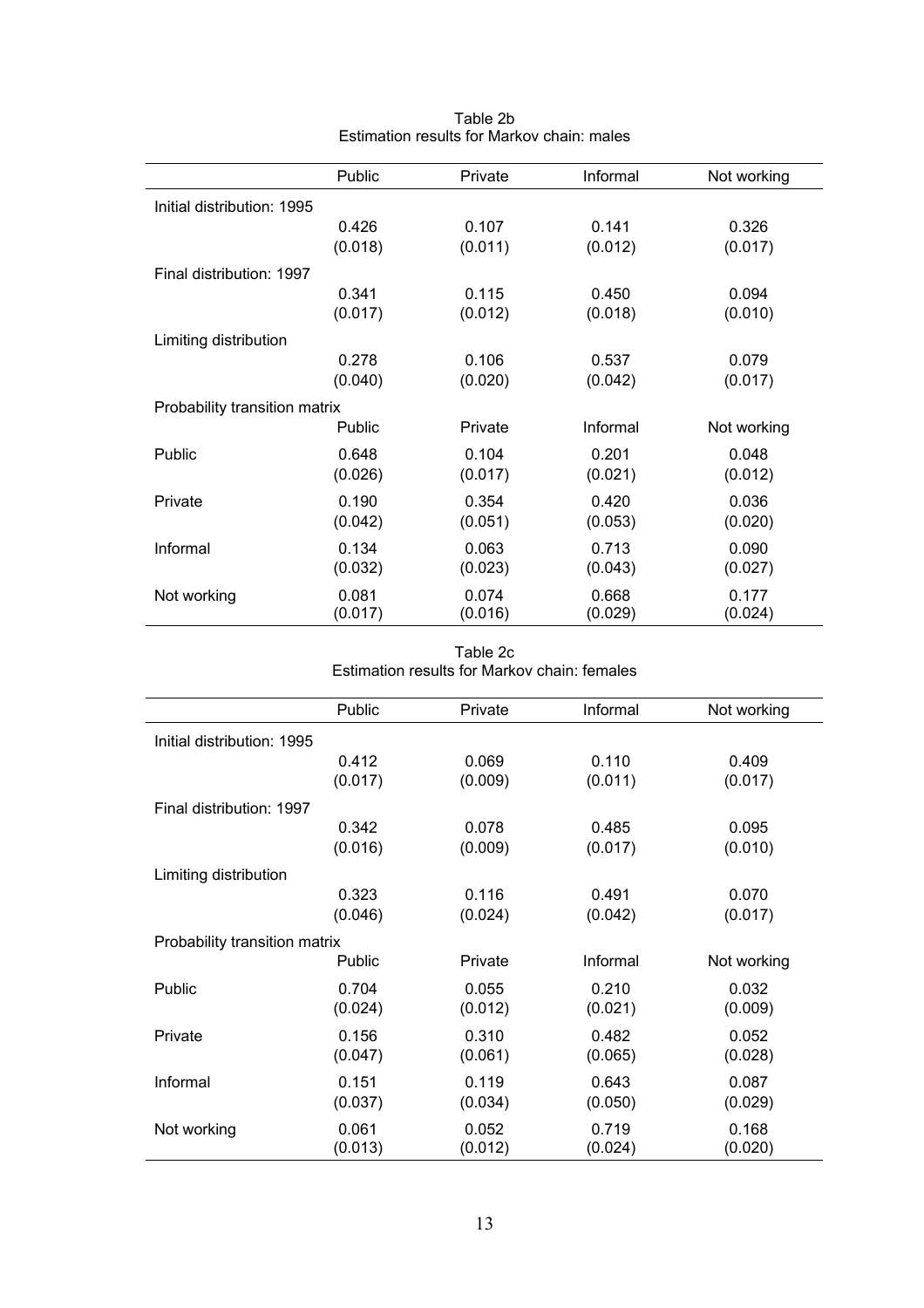Conditional on moving from the public sector it appears that males are more likely to move to the private sector than females. The probability of a male moving from the public sector in 1995 to the private sector in 1997 is 0.104 while the probability for a female for the same move is 0.055. Conditional on moving these probabilities are 0.29 and 0.185, respectively. The unconditional probability of moving from the public sector to the informal sector are identical for males and females, but, given that females are less likely to move out of the public sector, this yields a conditional probability of moving from the public sector to the informal sector for males and females of 0.564 and 0.707, respectively. Therefore, conditional on moving out of the public sector, females and males are more likely to move to the informal sector than to the private sector. However, males are more likely than females to move to the private sector while females are more likely to move to the informal sector.

When looking at individuals who worked in the private sector in 1995 we again see different patterns between males and females. Females have a 5 per cent lower probability of staying in the private sector compared to males. Of people who do move, males are again less likely to move to the informal sector. Males have a conditional probability of moving to the informal sector of 0.65 compared to 0.695 for females. The conditional probability of a male moving to the public sector is 0.29 compared to 0.22 for females. Again we see that if an individual moves from their 1995 job, females are more likely to move to the informal sector compared to males, although it is always the case that most people move to the informal sector rather than to a formal job. Taken together, the gender-based mobility patterns confirm our observations from the descriptive statistics.

When comparing the initial distribution to the final and/or limiting distributions we see that the increase in the informal sector comes from two main sources: movements out of the public sector and movements out of not working. We saw above that for people who separated from the public sector, females were more likely to move to the informal sector. The same is true for those who moved out of not working. The probability of remaining not working is roughly the same for males and females but the probability of moving from not working to the informal sector is significantly higher for females than for males. Most of the movement out of not working is to the informal sector but it seems that males are more likely to find formal employment while females are more likely to work in the informal sector.

#### **5 Regression results**

 $\overline{a}$ 

In the previous section we looked at the overall properties of the transition in Bulgaria from before to after the crisis in 1996. In this section our aim is to further analyze the transition and control for individuals observed characteristics. We use a multinomial logit model to capture the labour choice of individuals[.10](#page-15-0) While individuals may not have a great deal of choice over their separation from their employment in 1995, they do

<span id="page-15-0"></span><sup>10</sup> We could have used a multinomial probit model instead of a multinomial logit model but we found that because of small sample size in some of the regressions the logit model was more stable than the probit model. In any case, the test of IIA was never rejected so that the use of the logit specification is not rejected on IIA grounds.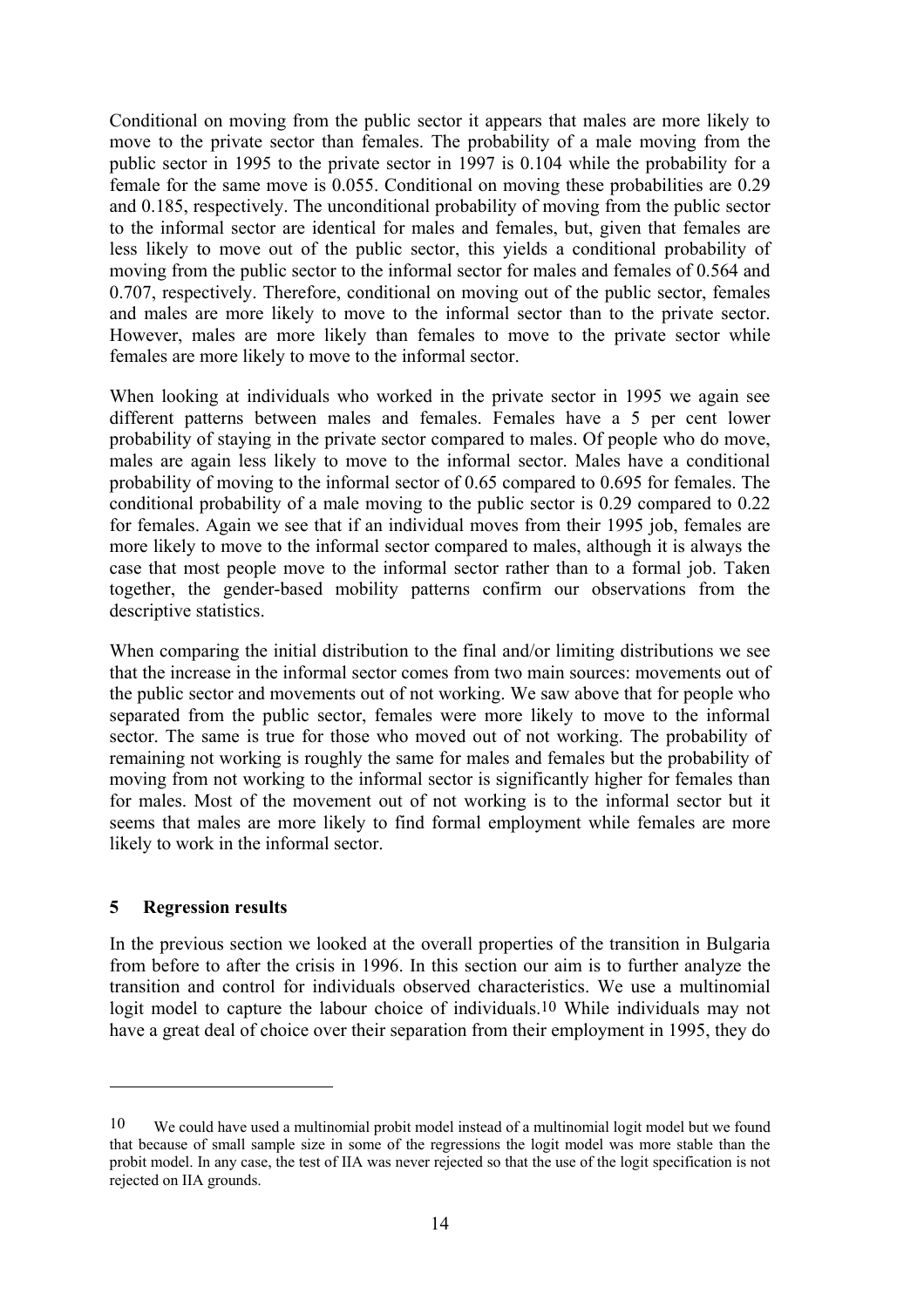have choices as to where they move. Hence we believe that the logit specification is the appropriate specification for looking at the mobility of workers during the transition.

The marginal effects from our multinomial logit regressions are reported in Tables 3- 6[.11](#page-16-0) Our dependent variable includes the four choices facing a potential labourer, namely public sector employment, private (formal) sector employment, work in the (private) informal sector and not working. The labour force state held by a respondent in 1997 is regressed on a set of 1995 characteristics of that respondent. The multinomial logit is performed over four different samples. We start with those who were in the public sector in 1995 and ask what are the determinants of where they work in 1997. We then proceed to ask the same question of those who were in the formal private sector in 1995, the informal private sector in 1995, and those not working in 1995. We are able to identify the effect of 1995 demographic and other characteristics on the probability a person starting from each of the four original states remains in their origin sector or moves into one of the three remaining labour market categories.

## **5.1 Public employment as the sector of origin**

 $\overline{a}$ 

The marginal effects from the multinomial logit using public employment in 1995 as the origin sector are reported in Table 3. These results confirm our prior of a skill gap between public sector employees and individuals who exited public sector employment for non-employment. Education has a significant and positive marginal effect on the probability of staying in the public sector, while education has a significant and negative marginal effect on moving from the public sector to either the informal sector or not working.

The urban variable has a significant and positive effect on the probability of staying in the public sector, suggesting that a disproportionate number of lost public jobs occurred in the rural area. If an individual leaves public employment then those in the urban areas are significantly less likely to move to the not working category. This suggests that it is easier to find an informal sector job in urban areas than in rural areas.

We see that age has a non-linear, inverted U shape, effect on the probability of staying in the public sector. Thus it appears that both the young and the old are more likely to move from the public sector. The inverse of this relationship is found in the marginal effects of age on movements from the public sector into either the informal sector or not working. Age does not have any significant marginal effect on the probability of moving into the private sector. The only characteristics that had a significant marginal effect of moving into the private sector from the public sector were gender and whether you had a child under the age of 6. We found that there was a significantly negative marginal effect for a female of moving into the private sector from the public sector. This accords with our earlier finding that females are less likely to move to private sector from the public sector. We also find that individuals who have children have a higher marginal probability of working in the private sector. This could be because these people are willing to take any job that is offered. We cannot test this hypothesis, as we do not know the type of jobs at which these people work. However, we do see

<span id="page-16-0"></span><sup>11</sup> The numbers of observations in the regressions differ from the transition matrices above, as we have lost cases because of missing observations.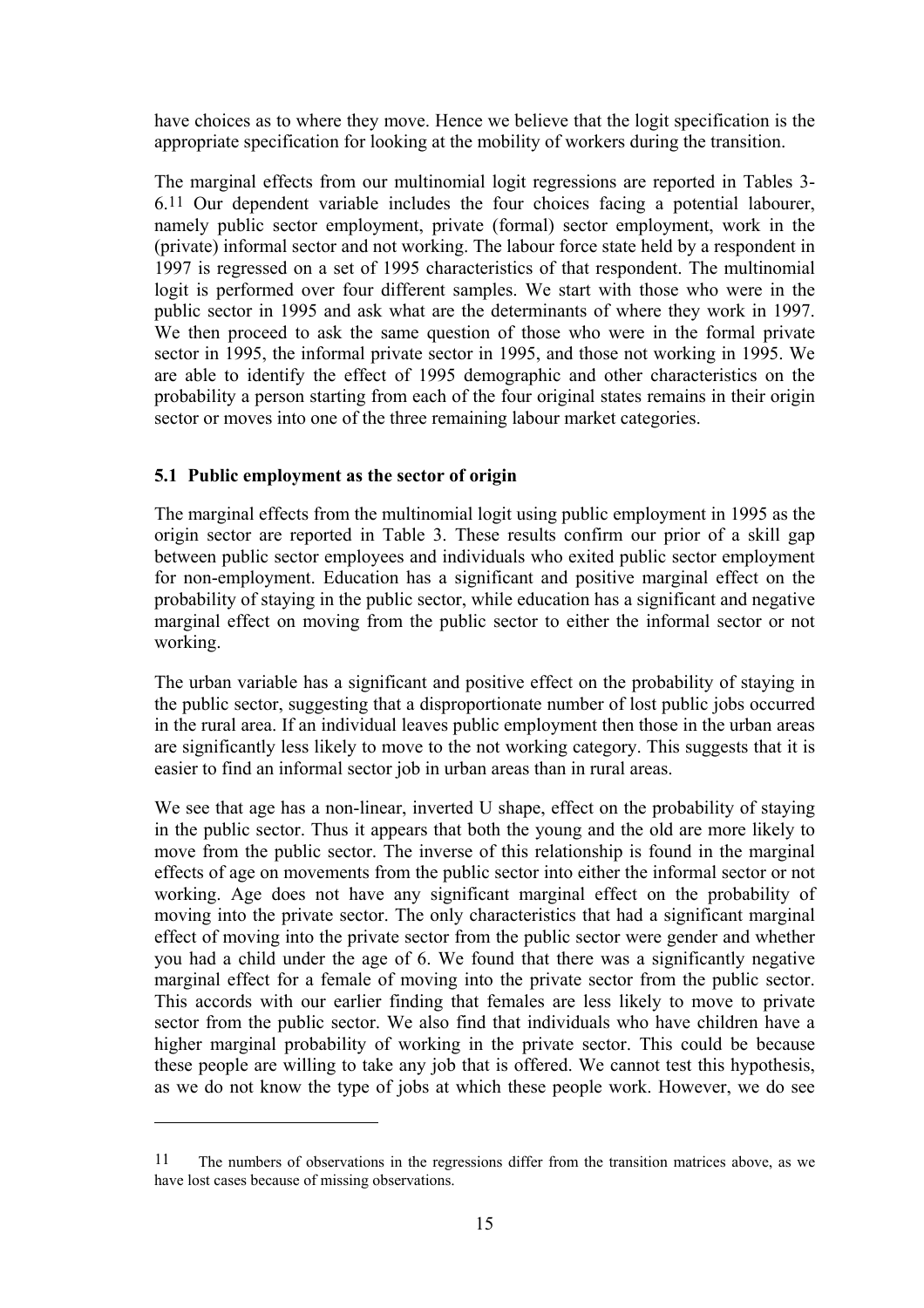that individuals with children under the age of 6 are less likely to move into not working, which is consistent with the story above.

|                     | Public        | Private       | Informal      | Not working   |
|---------------------|---------------|---------------|---------------|---------------|
|                     | 1997          | 1997          | 1997          | 1997          |
| Age (years)         | $0.050*$      | $-0.004e-01$  | $-0.045*$     | $-0.005***$   |
|                     | (0.013)       | (0.007)       | (0.012)       | (0.003)       |
| Age-squared         | $-0.001*$     | 1.31e-06      | $0.001*$      | 0.006e-02***  |
|                     | $(0.001e-01)$ | $(0.009e-02)$ | $(0.001e-01)$ | $(0.003e-02)$ |
| Education (years)   | $0.017*$      | 0.001         | $-0.016*$     | $-0.003***$   |
|                     | (0.006)       | (0.004)       | (0.006)       | (0.001)       |
| Female              | 0.022         | $-0.054**$    | 0.037         | $-0.005$      |
|                     | (0.037)       | (0.022)       | (0.032)       | (0.008)       |
| Married             | $0.102***$    | $-0.037$      | $-0.022$      | $-0.044$      |
|                     | (0.064)       | (0.040)       | (0.055)       | (0.028)       |
| Children under 6    | $-0.041$      | $0.032***$    | 0.030         | $-0.021***$   |
| years               | (0.034)       | (0.017)       | (0.029)       | (0.011)       |
| Ethnic minority     | 0.037         | $-0.033$      | $-0.019$      | 0.015         |
|                     | (0.063)       | (0.031)       | (0.055)       | (0.018)       |
| Urban               | $0.081***$    | $-0.005$      | $-0.015$      | $-0.062*$     |
|                     | (0.049)       | (0.027)       | (0.041)       | (0.023)       |
| Household income    | $-1.57e-06$   | 3.04e-07      | 1.50e-06      | $-2.29e-07$   |
|                     | (0.049)       | (0.000)       | (0.000)       | (0.000)       |
| Pseudo R square     | 0.076         |               |               |               |
| No. of observations | 676           |               |               |               |
| $LR$ chi $2$        | 94.68         |               |               |               |

| Table 3                                                            |
|--------------------------------------------------------------------|
| Those in public sector employment in 1995; their situation in 1997 |
| (marginal effects from multinomial logit)                          |

Note: \*, \*\*, \*\*\* significant at 1, 5 and 10 per cent respectively.

#### **5.2 Private employment as the sector of origin**

The marginal effects of the individual characteristics for those individuals who were working in the private (formal) sector in 1995 are reported in Table 4. As we saw in Section 4 the size of this sector is very small (around 10 per cent) and does not change much after the transition (around 11 per cent). We do see some characteristics having significant marginal effect on the probability of moving from the private sector to the public sector. In particular, married people are more likely to move to the public sector, while ethnic minorities, people who live in urban areas, and people with children under the age of 6 are less likely to move. Given the small number of individuals in this category it is difficult to draw any strong conclusions from these results, though there appears movement to the public sector in the rural areas.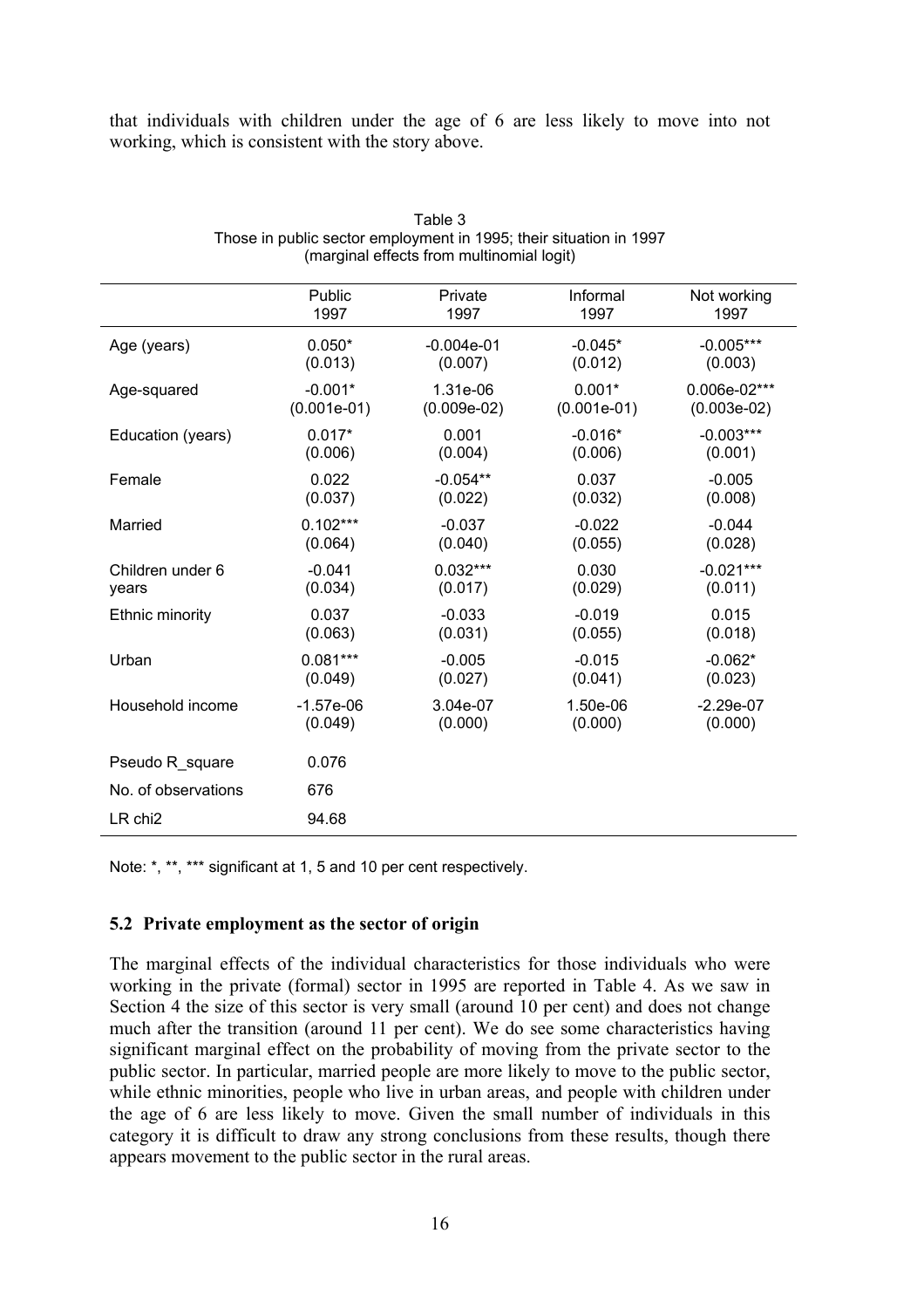|                     | Public        | Private       | Informal      | Not working   |
|---------------------|---------------|---------------|---------------|---------------|
|                     | 1997          | 1997          | 1997          | 1997          |
| Age (years)         | 0.026         | $-0.013$      | $-0.013$      | $0.003e-02$   |
|                     | (0.023)       | (0.029)       | (0.031)       | $(0.007e-02)$ |
| Age-squared         | $-0.003e-01$  | $0.005e-02$   | $0.003e-01$   | $-3.11e-07$   |
|                     | $(0.003e-01)$ | $(0.004e-01)$ | $(0.004e-01)$ | (0.000)       |
| Education (years)   | 0.114         | 0.013         | $-0.025$      | $-0.001e-02$  |
|                     | (0.119)       | (0.018)       | (0.019)       | $(0.003e-02)$ |
| Female              | $-0.015$      | $-0.078$      | 0.093         | $-4.11e-06$   |
|                     | (0.064)       | (0.089)       | (0.096)       | $(0.004e-02)$ |
| Married             | $0.146**$     | $-0.065$      | $-0.087$      | 0.006         |
|                     | (0.061)       | (0.123)       | (0.128)       | (0.008)       |
| Children under 6    | $-0.101***$   | 0.092         | 0.009         | $-0.005e-02$  |
| years               | (0.059)       | (0.069)       | (0.077)       | $(0.001e-01)$ |
| Ethnic minority     | $-0.144**$    | 0.134         | 0.010         | $0.001e-02$   |
|                     | (0.059)       | (0.146)       | (0.148)       | $(0.007e-02)$ |
| Urban               | $-0.245**$    | 0.139         | 0.105         | $-0.003e-02$  |
|                     | (0.119)       | (0.105)       | (0.124)       | $(0.006e-01)$ |
| Household income    | $-4.50e-06$   | $-5.34e-06$   | $9.85e-06**$  | $-1.37e-09$   |
|                     | (0.000)       | (0.000)       | (0.000)       | (0.000)       |
| Pseudo R square     | 0.169         |               |               |               |
| No. of observations | 140           |               |               |               |
| LR chi <sub>2</sub> | 55.25         |               |               |               |

| Table 4                                                             |
|---------------------------------------------------------------------|
| Those in private sector employment in 1995; their situation in 1997 |
| (marginal effects from multinomial logit)                           |

Note: \*, \*\*, \*\*\* significant at 1, 5 and 10 per cent respectively.

#### **5.3 Informal sector as the sector of origin**

 $\overline{a}$ 

The marginal effects from the multinomial logit regressions using the (private) informal sector as sector of origin are reported in Table 5. We see from these results that being married has a significant and positive marginal impact on the probability of moving from the informal sector to not working. However, children under the age of 6 have a significant and negative marginal impact on the probability of moving from informal work to not working[.12](#page-18-0) Therefore, individuals are more likely to move out of the informal sector to not working if they are married but not so if they have children under the age of six. Finally, living in an urban region has a significant and negative marginal effect on the probability of moving from the informal sector to not working. This again suggests that there are more informal job opportunities in urban areas as compared to rural areas.

<span id="page-18-0"></span><sup>12</sup> As a check we added an interaction between the married dummy and the children dummy but this term was insignificant in all regressions and did not change the results. Hence, we do not report the results with the interaction term included. We did the same with the interaction of female and having children under 6, which was also insignificant in all regressions and did not change the results.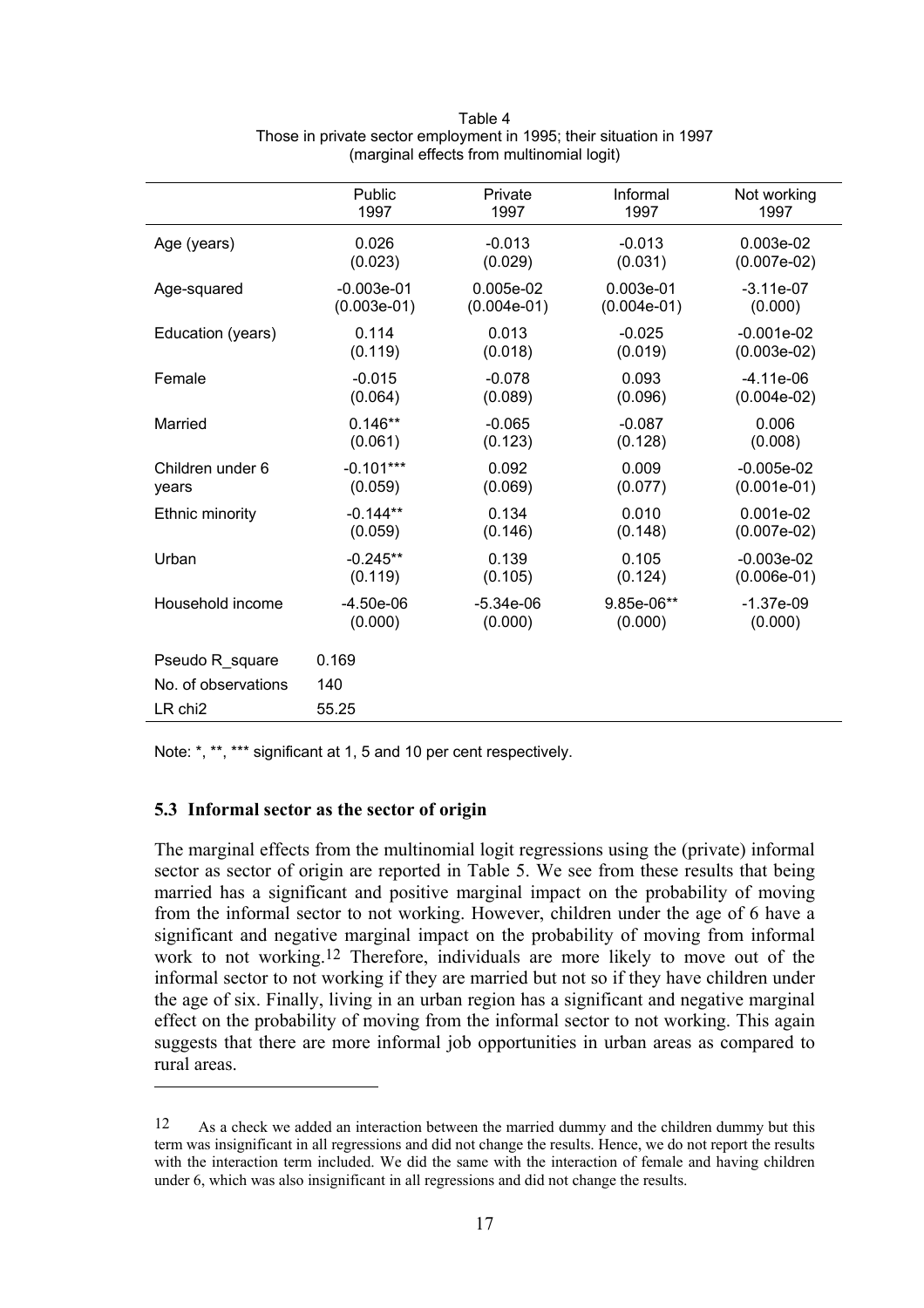|                     | Public        | Private       | Informal      | Not working    |
|---------------------|---------------|---------------|---------------|----------------|
|                     | 1997          | 1997          | 1997          | 1997           |
| Age (years)         | $0.049*$      | $-0.005E-02$  | $-0.050*$     | 0.007E-01      |
|                     | (0.013)       | (0.009)       | (0.017)       | (0.006)        |
| Age-squared         | $-0.006e-01*$ | $-0.005E-02$  | $0.007*$      | $-0.002E-02$   |
|                     | $(0.002e-01)$ | $(0.001E-01)$ | $(0.002E-01)$ | $(0.007E-02)$  |
| Education (years)   | 0.006         | 0.001         | $-0.003$      | $-0.003$       |
|                     | (0.007)       | (0.007)       | (0.010)       | (0.004)        |
| Female              | 0.040         | 0.038         | $-0.078$      | $-0.009E - 01$ |
|                     | (0.039)       | (0.033)       | (0.055)       | (0.021)        |
| Married             | $-0.004$      | 0.027         | $-0.067$      | $0.044***$     |
|                     | (0.049)       | (0.036)       | (0.066)       | (0.025)        |
| Children under 6    | 0.009         | $-0.058$      | $0.108**$     | $-0.060***$    |
| years               | (0.029)       | (0.036)       | (0.053)       | (0.033)        |
| Ethnic minority     | $-0.059$      | $-0.007$      | 0.044         | 0.021          |
|                     | (0.052)       | (0.041)       | (0.078)       | (0.036)        |
| Urban               | 0.029         | $-0.005$      | 0.107         | $-0.131***$    |
|                     | (0.053)       | (0.042)       | (0.099)       | (0.075)        |
| Household income    | $-3.73E-06$   | 2.81E-07      | 2.39E-06      | 1.06E-06       |
|                     | (0.000)       | (0.000)       | (0.000)       | (0.000)        |
| Pseudo R_square     | 0.252         |               |               |                |
| No. of observations | 180           |               |               |                |
| LR chi <sub>2</sub> | 87.55         |               |               |                |

#### Table 5 Those in informal sector employment in 1995; their situation in 1997 (marginal effects from multinomial logit)

Note: \*, \*\*, \*\*\* significant at 1, 5 and 10 per cent respectively.

## **5.4 Not working as the sector of origin**

The results from the multinomial logit regression using not working as the sector of origin are reported in Table 6. As we found in Section 4, there was a lot of movement out of not working during this transition. We see that education has a significant and negative marginal effect on the probability of staying in not working and a significant and positive marginal effect on the probability of moving from not working to either the public sector or the private (formal) sector. We also see that individuals who live in an urban area also have a lower probability of remaining not working. This along with the result that individuals in the urban regions are also more likely to get private jobs (either formal or informal) suggests that jobs are easier to come by in the urban areas. We also see that females are more likely than males to get an informal sector job and less likely to get a public sector job. Thus, controlling for other individual characteristics, there do appear to be gender differences in where individuals go when they leave not working.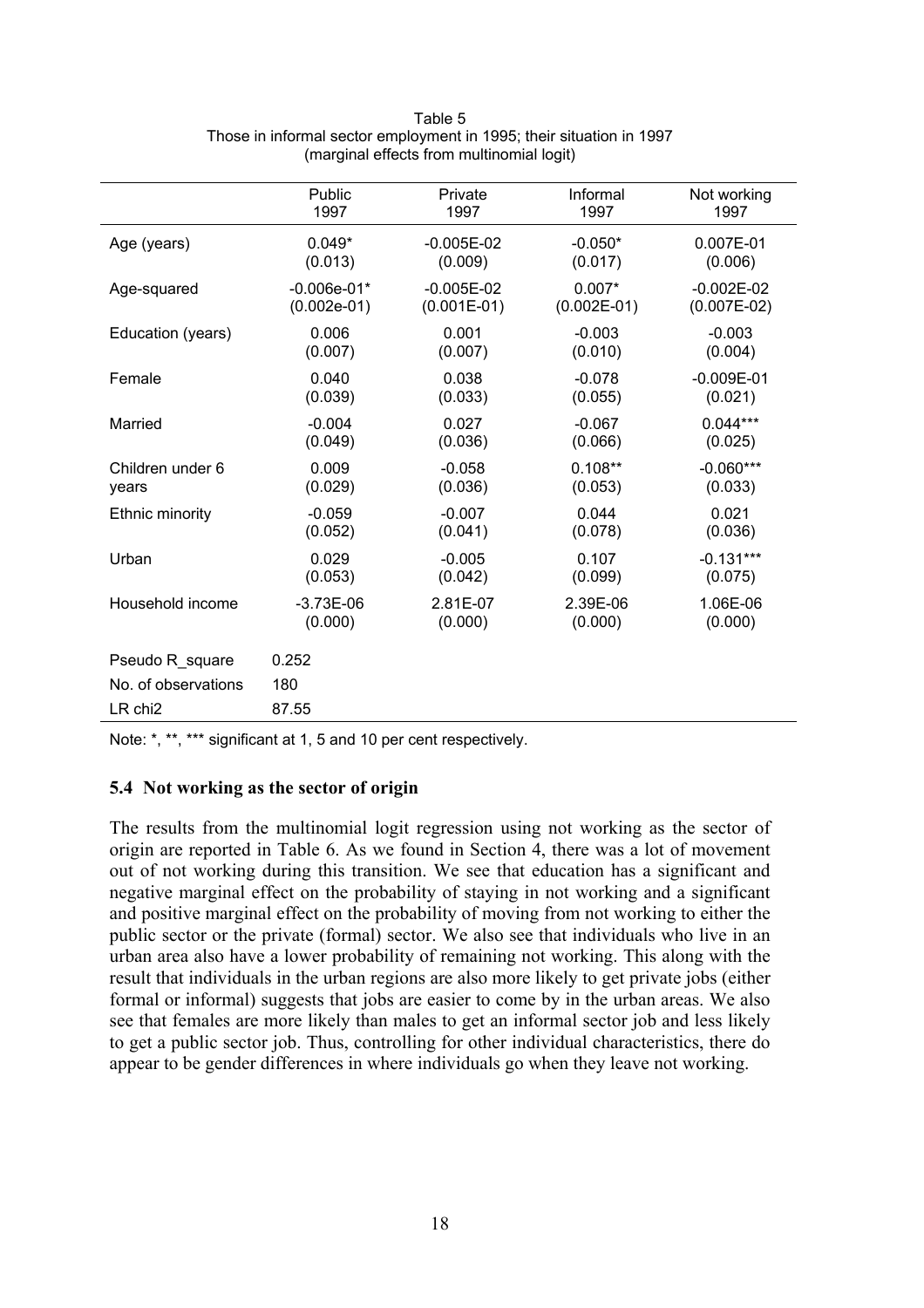|                     | Public          | Private          | Informal       | Not working   |
|---------------------|-----------------|------------------|----------------|---------------|
|                     | 1997            | 1997             | 1997           | 1997          |
| Age (years)         | $0.009**$       | $0.005***$       | $-0.004E - 01$ | $-0.014$      |
|                     | (0.005)         | (0.003)          | (0.010)        | (0.009)       |
| Age-squared         | $-0.001E - 01*$ | $-0.009E - 02**$ | 0.007E-02      | $0.001E - 01$ |
|                     | $(0.005E-02)$   | $(0.004E-02)$    | $(0.001E-01)$  | $(0.001E-01)$ |
| Education (years)   | $0.006**$       | $0.006**$        | $-0.002$       | $-0.010***$   |
|                     | (0.003)         | (0.002)          | (0.007)        | (0.007)       |
| Female              | $-0.042**$      | $-0.012$         | $0.086**$      | $-0.031$      |
|                     | (0.021)         | (0.013)          | (0.041)        | (0.036)       |
| Married             | 0.009           | 0.005            | $-0.051$       | 0.037         |
|                     | (0.023)         | (0.014)          | (0.051)        | (0.045)       |
| Children under 6    | 0.016           | 0.015            | 0.014          | $-0.045$      |
| years               | (0.014)         | (0.009)          | (0.036)        | (0.034)       |
| Ethnic minority     | $-0.021$        | $0.075**$        | $-0.076$       | 0.022         |
|                     | (0.019)         | (0.014)          | (0.056)        | (0.044)       |
| Urban               | $-0.005$        | $0.026***$       | $0.153*$       | $-0.174*$     |
|                     | (0.018)         | (0.014)          | (0.044)        | (0.039)       |
| Household income    | $-8.46E - 07$   | 2.65E-07         | $-1.74E-06$    | 2.32E-06      |
|                     | (0.000)         | (0.000)          | (0.000)        | (0.000)       |
| Pseudo R square     | 0.145           |                  |                |               |
| No. of observations | 474             |                  |                |               |
| LR chi <sub>2</sub> | 129.18          |                  |                |               |

#### Table 6 Those not working in 1995; their situation in 1997 (marginal effects from multinomial logit)

Note: \*, \*\*, \*\*\* significant at 1, 5 and 10 per cent respectively.

#### **6 Conclusion**

As transition to a market based economy proceeds, the private sector grows. The private sector we have spoken about above is composed of two very different groups of labourers: those who obtain formal private sector jobs and those who obtain informal private sector jobs. The cause of the co-existence of the formal and informal sectors appears to be the side effects of deliberate government policy. Government policy *vis-avis* extra taxes, protective labour legislation, support for unions, payoffs, and a variety of other measures, ensure, 'artificially', that the formal private sector will be a high cost sector.

The informal sector is largely unobserved, and it is of interest to consider its relationship to other sectors of the economy. Even our simple presentation, however, points out how complicated this relationship is, and how intertwined the informal sector is with the rest of the economy. In Bulgaria, the political economy of transition led to policy inertia during the first half of the 1990s. A banking crisis struck in December 1996-January 1997. Rapid privatization of state-owned enterprises followed. Between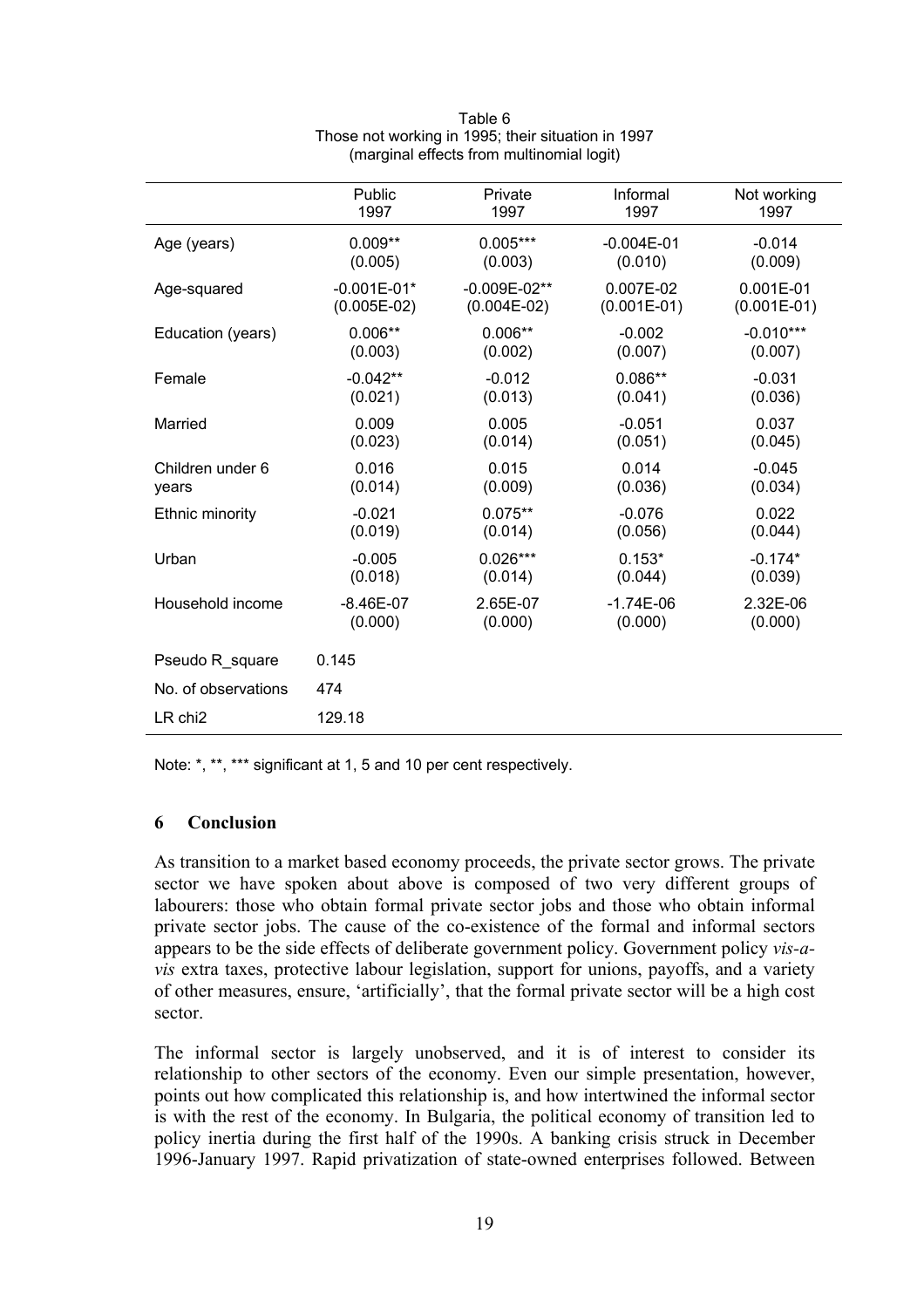1995 and 1997, the informal sector grew both absolutely and relative to the private sector, while the public sector shrunk in absolute and relative terms.

Overall, the pattern of the transition is one of movement out of formal employment into informal employment. The crisis caused a large reduction in the size of the public sector, and displaced workers could not find jobs in the formal private sector. Hence they were forced to find work in the informal private sector. Also, the economic crisis forced people who were initially out of the labour force to rejoin the labour force, mostly the informal sector. In our sample, we did observe some retired individuals who left retirement and found a job in the public or formal private sectors between 1995 and 1997. While most of the movement was into the informal sector for both males and females, there were some gender differences. Females were more likely to join the informal sector than males but also less likely to leave the public sector.

When we studied the movement of workers controlling for a number of individual characteristics we saw a number of interesting results. First, more education meant increased likelihood of obtaining a job in the formal sector (either public or private). We also saw that it was more likely for someone to move into the informal sector if they lived in an urban area suggesting that the informal sector was mainly an urban phenomenon. The regression results also reinforced the aggregate results that females were less likely to move to formal private jobs and more likely to move to the informal sector. We also saw that individuals who had children under the age of 6 were also more likely to have a job, either formal or informal.

The results reported in Sections 4 and 5 indicate that there was a significant increase in the size of the informal sector after the crisis in 1996. The increase in the informal sector came from two sources: a downsizing of the public sector and a movement out of not working. The crisis in Bulgaria caused a great amount of hardship and many people found informal work to get by.

#### **References**

- Acquisti, A. and H. Lehmann (2000). 'Job Creation and Job Destruction in the Russian Federation'. Economic Paper No. 2000/1. Department of Economics, Trinity College Dublin.
- Bellmann, L., S. Estrin, H. Lehmann and J. Wadsworth (1995). 'The East German Labor Market in Transition: Gross Flow Estimates from Panel Data'. *Journal of Comparative Economics*, 20 (2): 139-170.
- Bernado, J. M and A. F. M. Smith (1994). *Bayesian Theory*. Chichester: John Wiley & Sons.
- Bilsen, V. and J. Konings (1998). 'Job Creation, Job Destruction and Growth of Newly Established, Privatized and State-Owned Enterprises in Transition Economies: Survey Evidence from Bulgaria, Hungary and Romania'. *Journal of Comparative Economics*, 26: 429-45.

Bulgarian Privatization Agency (2000). http://www.priv.government.bg/ap/bg/.

Champernowne, D. G. (1953). 'A Model of Income Distribution'. *Economic Journal*, 63 (250): 318-51.